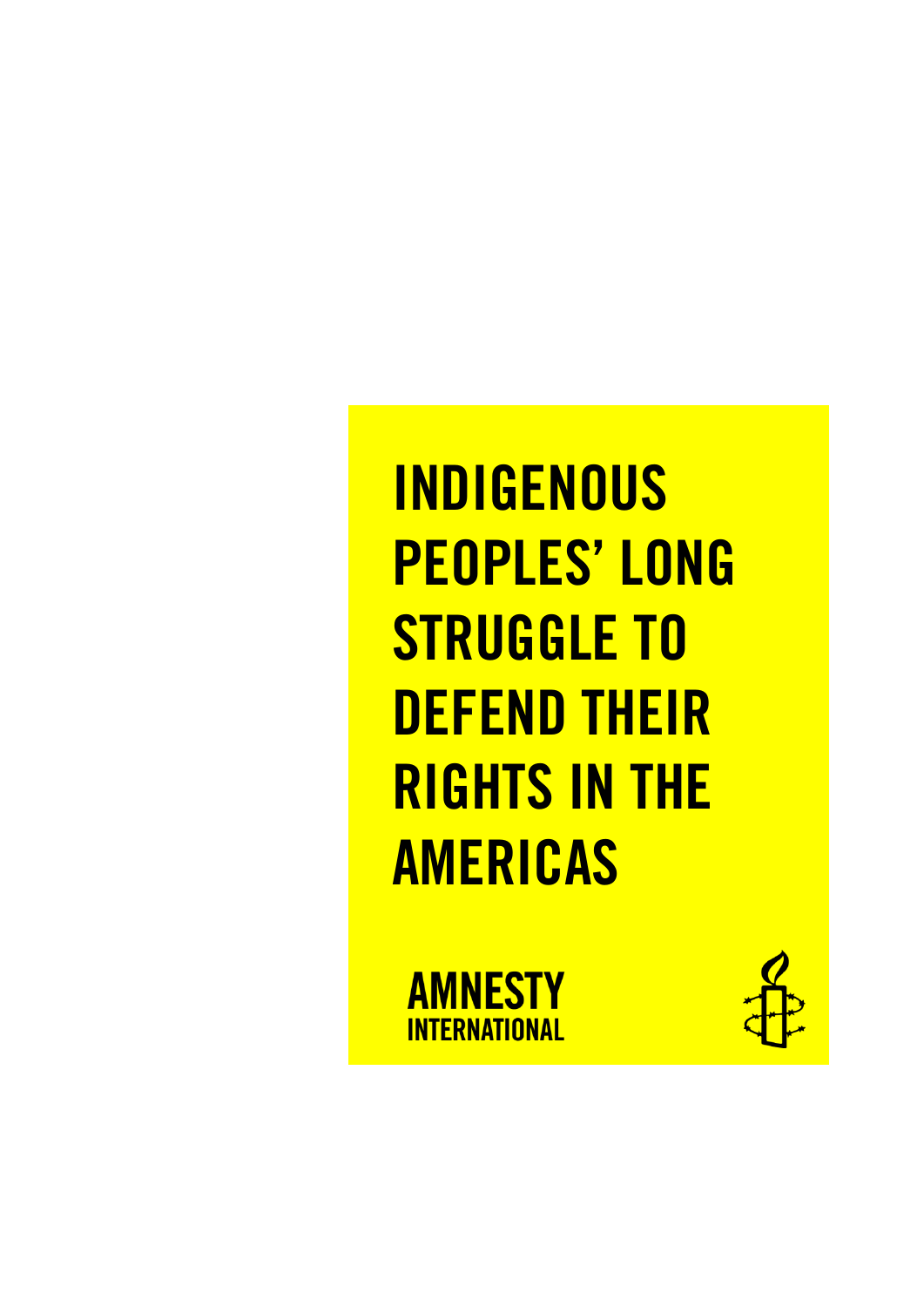Amnesty International Publications

First published in 2014 by Amnesty International Publications International Secretariat Peter Benenson House 1 Easton Street London WC1X 0DW United Kingdom www.amnesty.org  $\Box$ 

© Amnesty International Publications 2014

Index: AMR 01/002/2014 Original Language: English

All rights reserved. This publication is copyright, but may be reproduced by any method without fee for advocacy, campaigning and teaching purposes, but not for resale. The copyright holders request that all such use be registered with them for impact assessment purposes. For copying in any other circumstances, or for reuse in other publications, or for translation or adaptation, prior written permission must be obtained from the publishers, and a fee may be payable. To request permission, or for any other inquiries, please contact copyright@amnesty.org

> Amnesty International is a global movement of more than 3 million supporters, members and activists in more than 150 countries and territories who campaign to end grave abuses of human rights.

> Our vision is for every person to enjoy all the rights enshrined in the Universal Declaration of Human Rights and other international human rights standards.

We are independent of any government, political ideology, economic interest or religion and are funded mainly by our membership and public donations.



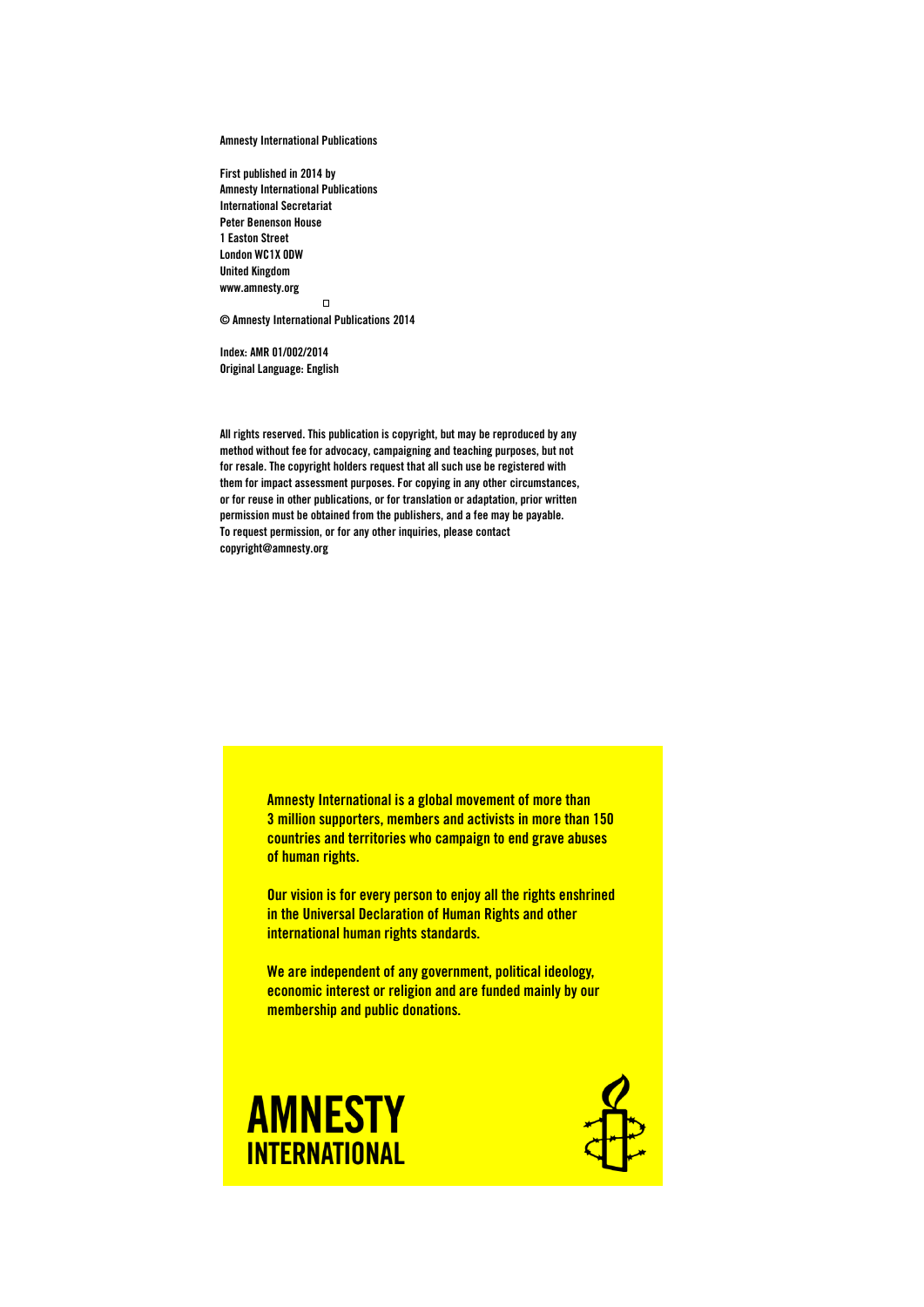## **CONTENTS**

| struggle over right to territories and natural resources meet with violent responses 10 |
|-----------------------------------------------------------------------------------------|
| Free, Prior and Informed Consent: a safeguard for indigenous peoples' rights, including |
|                                                                                         |
| Long way to go: violence and discrimination against indigenous women 21                 |
|                                                                                         |
|                                                                                         |
|                                                                                         |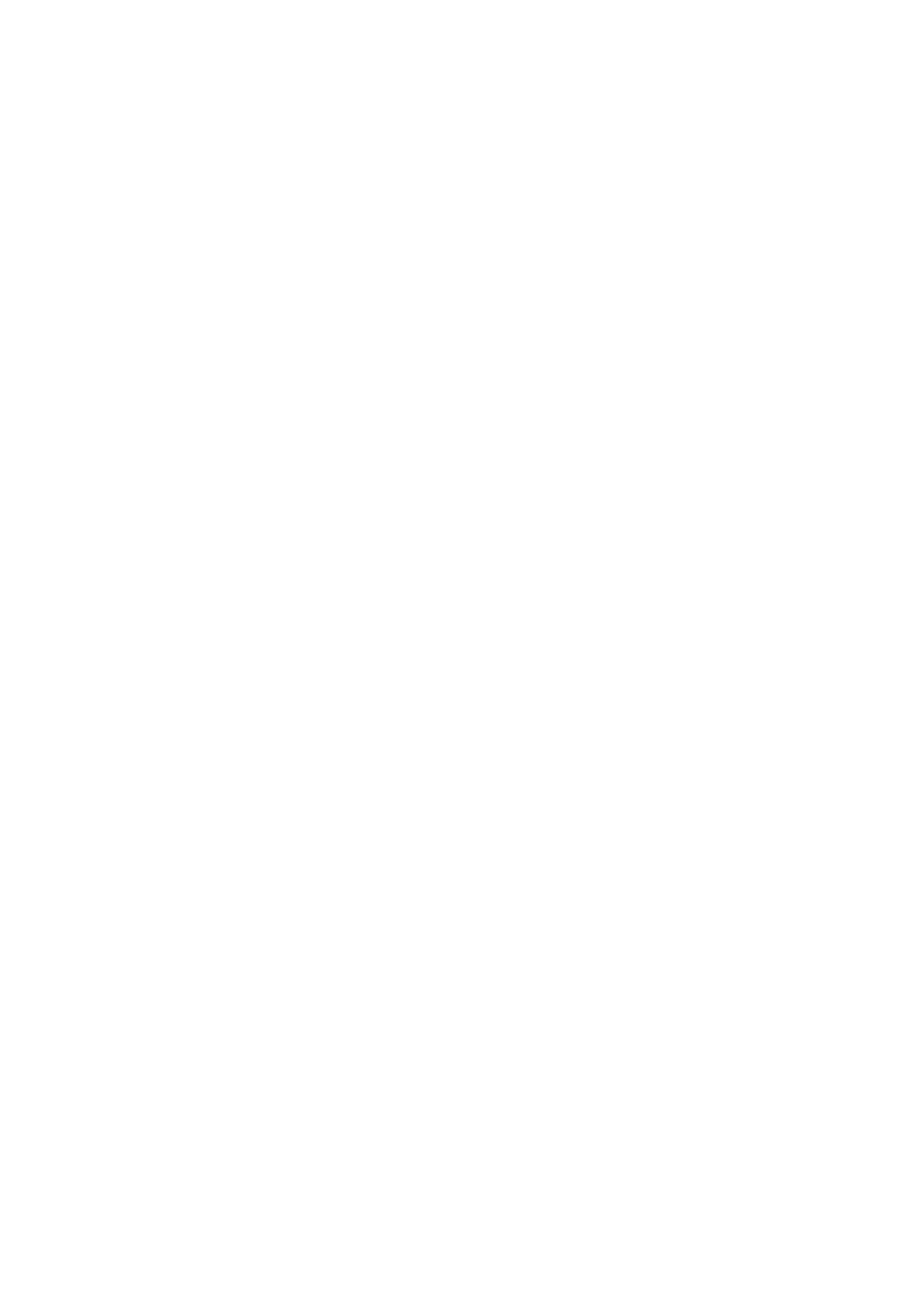## <span id="page-4-0"></span>INTRODUCTION

In the Americas, Indigenous peoples struggle to maintain a dignified existence amidst multiple forms of systemic injustice, and those who defend their rights are often the target of violent attacks and intimidation<sup>1</sup>. Recently, however, Indigenous peoples and communities have been able to celebrate milestone victories<sup>2</sup>, which are a recognition of their legitimate demands and the result of years of mobilization, courage and determination; victories that were unthinkable not so long ago and that can be seen as one step more towards the full recognition of Indigenous peoples' rights.

While some progress has been made to protect and promote Indigenous peoples' rights, the majority of Indigenous peoples continue to encounter social, political, and economic threats to their collective well-being and very existence. Their cultural heritage, ancestral lands, and right to self-determination remain under attack.

Indigenous peoples in the continent are over-represented among those living in poverty, the under-paid, those with lower level of education, lower life expectancy, higher maternal and infant mortality, as well as less access to sanitation and drinking water. In other words, historical discrimination has kept Indigenous peoples more excluded, marginalized and outside of decision-making processes than other groups.<sup>3</sup>

In this context of exclusion, the consequences for Indigenous women are often more severe, as they must bear the additional weight of gender oppression and discrimination. A 2013 study conducted by the United Nations concludes that the discrimination that Indigenous women suffer on the basis of their Indigenous identity is aggravated by the discrimination on the basis of their gender and class.<sup>4</sup>

The effects of historical discrimination are often aggravated by the lack of implementation of legislation intended to protect Indigenous peoples' rights. The States of the Americas have obligations with regard to the collective rights of Indigenous Peoples. Fifteen States have ratified International Labour Organization Convention 169 and all States of the region the states of the region have now unanimously endorsed the United Nations Declaration on the

<sup>3</sup> Comisión Económica para América Latina de las Naciones Unidas (CEPAL), Mujeres Indígenas en América Latina, Octubre de 2013. Available at [http://www.eclac.cl/publicaciones/xml/8/51148/MujeresindigenasenAmericaLatina.pdf.](http://www.eclac.cl/publicaciones/xml/8/51148/MujeresindigenasenAmericaLatina.pdf) (Does not include

data from Canada and US).

<sup>4</sup> Comisión Económica para América Latina de las Naciones Unidas (CEPAL), Mujeres Indígenas en América Latina, Octubre de 2013. Available at

[http://www.eclac.cl/publicaciones/xml/8/51148/MujeresindigenasenAmericaLatina.pdf.](http://www.eclac.cl/publicaciones/xml/8/51148/MujeresindigenasenAmericaLatina.pdf) (Does not include data from Canada and US).

ł

 $1$  Amnesty International has investigated some of these cases, see examples included in this document and Annex I at the end.

<sup>2</sup> See "Justice long overdue", cases on Sawhoyamaxa, page 8 and Tsilhqot'in people, page 9.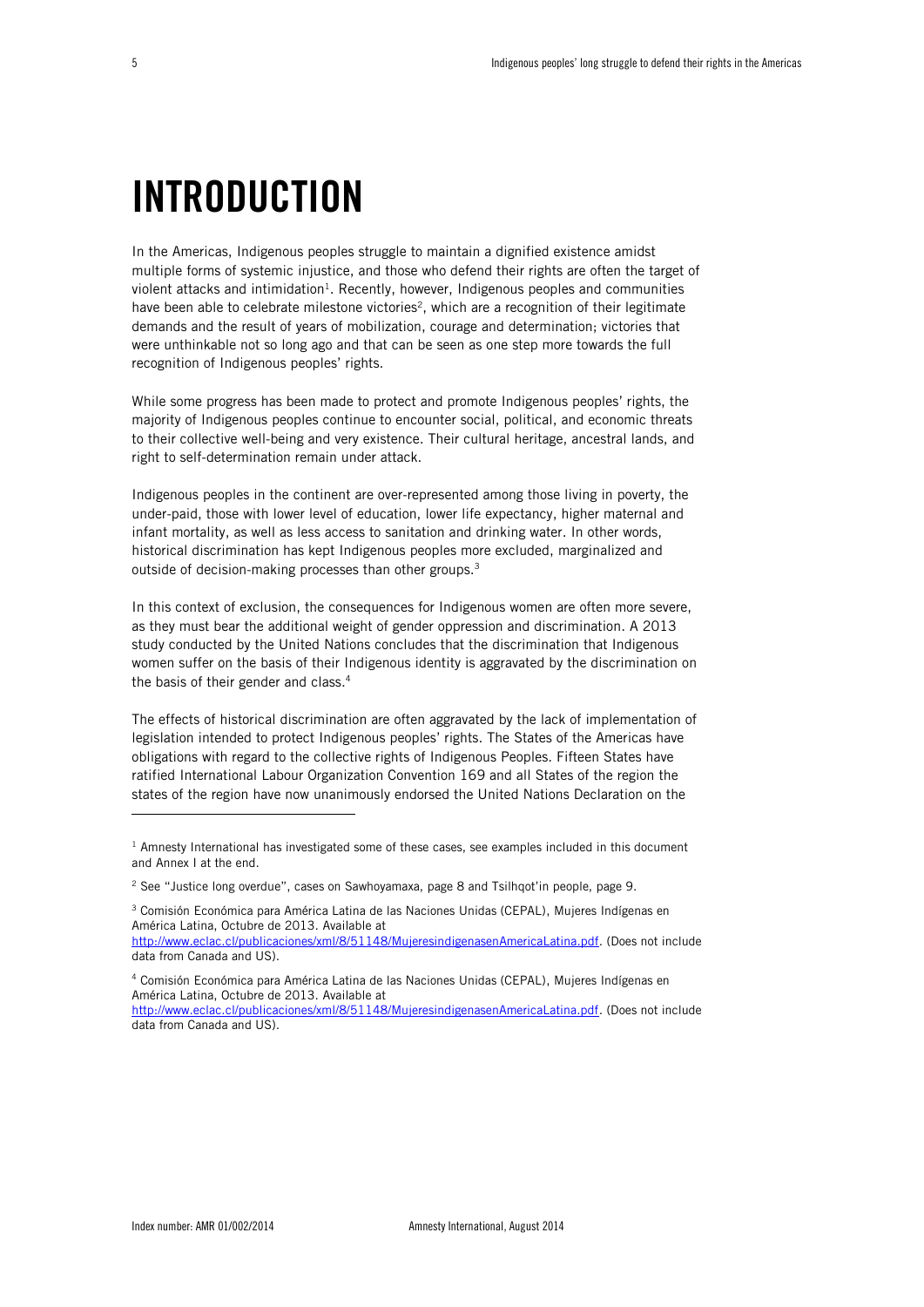Rights of Indigenous Peoples in 2007. Furthermore, the Inter-American Human Rights System has issued rulings and reports on these issues and several national courts have recognized these rights, including the right to consultation and free, prior and informed consent. In addition, the rights of Indigenous peoples are protected in the constitutions of many states in the Americas.

The centre of Indigenous peoples' struggles for rights and justice is often about control of natural resources and their territories, which may be rich in natural resources. States and multinational corporations have forcibly removed Indigenous peoples in the name of social and economic development. Often, these so-called "development" programs have resulted in environmental and cultural destruction and community displacement. In a recent report, the Inter-American Commission of Human Rights (IACHR) recognises that demand over Indigenous peoples natural resources is leaving Indigenous peoples living in voluntary isolation and initial contact in the Americas in an even more vulnerable situation<sup>5</sup>.

Indigenous peoples' special connection to their traditional lands is pivotal in analysing discrimination against them. Land and natural resources are fundamental to Indigenous peoples' identities, cultures and ways of life. When Indigenous peoples claim rights to land, they refer to specific places where they have lived for generations, where their cultures and traditions are given life and are reaffirmed by their presence. For them, the defence of their land and territory is central to their survival and enables them to protect themselves from further abuses<sup>6</sup>.

Over and over again and across the American continent, when Indigenous peoples oppose large scale economic projects that they claim will have a negative impact in their rights, harm their culture and environment, or they insist in having a voice in the decisions that will affect their lives, their human rights are not respected: Indigenous peoples are forcibly evicted or displaced<sup>7</sup>, denied their right to traditional lands<sup>8</sup>, they suffer intimidation and violent

<sup>7</sup> See Q'echi case, page 15.

<sup>5</sup> See IACHR report: Indigenous peoples in voluntary isolation and initial contact in the Americas: [http://www.oas.org/en/iachr/indigenous/docs/pdf/Report-Indigenous-Peoples-Voluntary-Isolation.pdf.](http://www.oas.org/en/iachr/indigenous/docs/pdf/Report-Indigenous-Peoples-Voluntary-Isolation.pdf) For example, Ecuadorian government's plans to exploit oil resources in Yasuni National Park, a primary rain forest and home to the Tagaeri and Taromenane indigenous communities living in voluntary isolation, provoked public protests and confrontations between environmentalists and government's supporters. A public petition to stop the exploitation of oil, which attracted thousands of signatures, was rejected by the government alleging that many signatures were not legitimate. Last May the *Confederacion Kichwa del Ecuador* (Ecuarunari), one of the main Indigenous organizations of the country, presented a legal action at the Constitutional Court in relation to the precautionary measures given by the Inter-American Commission of Human Rights in favour of the Taromenane and Tagaeri Indigenous Peoples, arguing that the government is not complying with them.

<sup>6</sup> "Among Indigenous peoples there is a communitarian tradition regarding a communal form of collective property of the land, in the sense that ownership of the land is not centered on an individual but rather on the group and its community. Indigenous groups, by the fact of their very existence, have the right to live freely in their own territory; the close ties of Indigenous peoples with the land must be recognized and understood as the fundamental basis of their cultures, their spiritual life, their integrity, and their economic survival. For indigenous communities, relations to the land are not merely a matter of possession and production but a material and spiritual element which they must fully enjoy, even to preserve their cultural legacy and transmit it to future generations." The Mayagna (Sumo) Awas Tingni Community v. Nicaragua, Judgment of August 31, 2001, Inter-Am. Ct. H.R., (Ser. C) No. 79 (2001).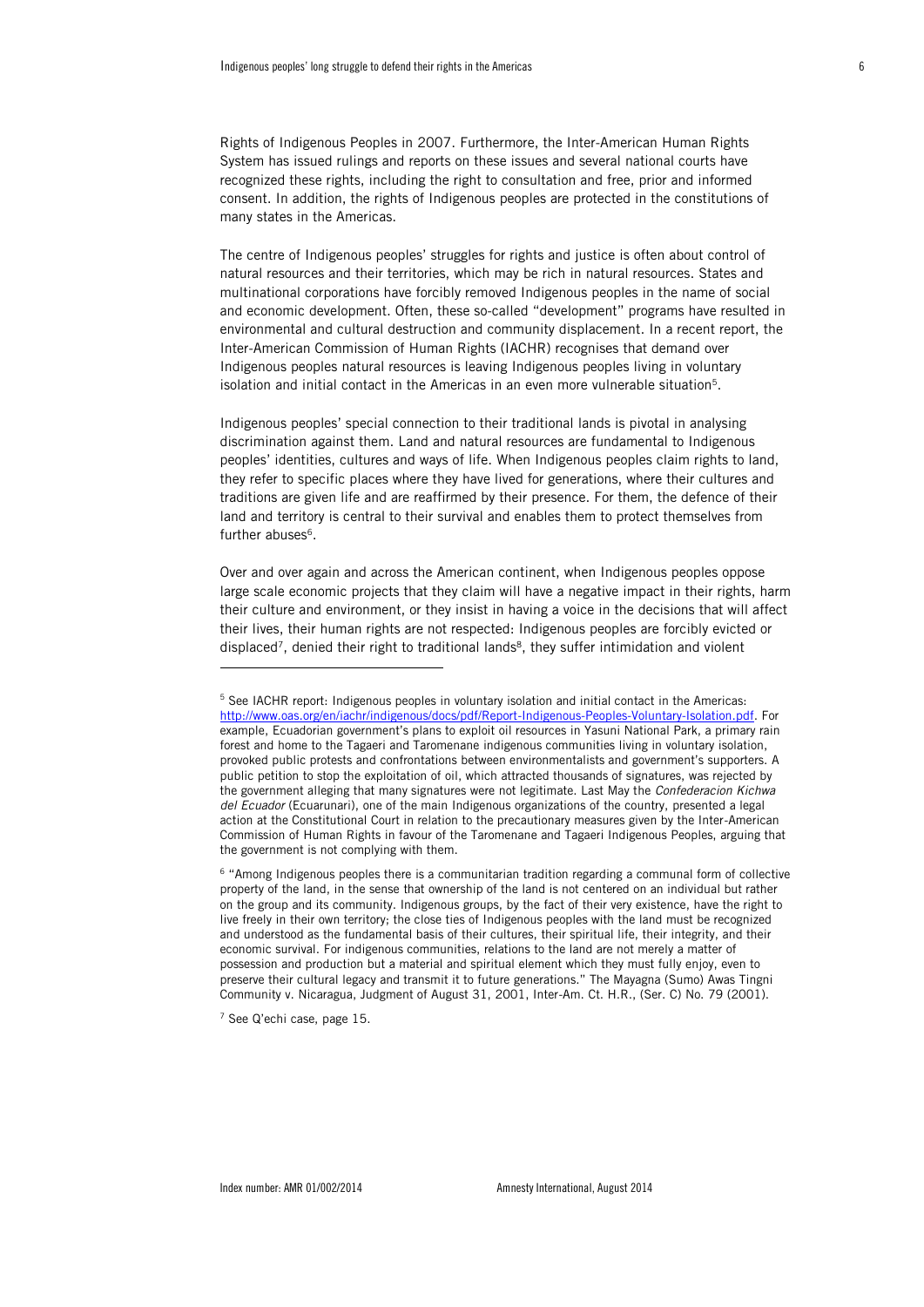attacks<sup>9</sup>, their protests are repressed with excessive force<sup>10</sup> or they are faced with a discriminatory use of the judicial system against them $^{11}$ .

### HISTORIC JUDGEMENT IN FAVOUR OF MAPUCHE PEOPLE

On 29 July 29 2014, the Inter-American Court of Human Rights made public a historic judgement about the discriminatory use of the justice system in Chile against the Mapuche Indigenous People.

The Court established that the convictions of the eight cases under consideration, were based in stereotypes and prejudices against the Mapuche Indigenous people, which constituted a violation of the principle of equality and non-discrimination and the right to equal protection of the law. The eight victims in this case were convicted as perpetrators of terrorisms under Law No. 18,314 (known as "Antiterrorist Act"). The Court also concluded that Chile violated the rule of law and the right to presumption of innocence to the detriment of the eight victims in this case due to the application of the so call "Antiterrorist Act" against them. Three of the victims were at the time of the facts of the case, traditional authorities of the Mapuche indigenous people. The Court also determined that Chile committed violations of the right to freedom of thought and expression and political rights, because, in the circumstances of this case, the additional penalties restricting those rights were disproportional and constituted a serious impairment of those rights. Such involvement was particularly severe in the case of Messrs. Ancalaf Llaupe, Norín Catrimán and Pichún Paillalao, in their capacity as leaders and traditional leaders of their communities. This sentence has great significance for Indigenous peoples in

j

 $9$  See Afro-descendant Garifuna community, page 12; Wiwa, Curvaradó and Jiguamiandó river basins communities, page 13; Isthmus of Tehuantepec communities, page 15; La Primavera community, page 16.

 $10$  The anniversary of the arrival of the Spanish to the Americas on 12 October is often used by Indigenous Peoples to voice their claims. In 2013, thousands of Indigenous people demonstrated in several Colombian regions demanding respect for their rights, which are increasingly threatened as mining, oil and other economic interests intrude on their traditional lands. Protesters were confronted with violent responses by the Colombian security forces, with some of the most serious incidents taking place in the south-western Colombian regions of Cauca and Valle del Cauca. The Cauca Indigenous Regional Council in La Augustina, municipality of Santander de Quilichao, in Cauca, reported that security forces opened fire on marches, injuring 15 indigenous protesters, including several children. On 16 October, riot police units moved in to disperse an indigenous demonstration in Valle del Cauca region. Demonstrators accused the police of firing tear gas canisters – some of them filled with shrapnel – and of beating them.

 $11$  For example, in May 2013, the Constitutional Court of Guatemala overturned the conviction of former President General Ríos Montt for his role in the killing, torturing and forced displacement of 1,771 Maya-Ixil Indigenous peoples during his 1982-83 presidency on a technicality. During the 36-year conflict, which ended in 1996, around four in five victims were from Guatemala's Indigenous peoples population with over 600 massacres recorded in Indigenous areas. The chances of Indigenous peoples seeing justice have been further eroded, strengthening the climate of discrimination and impunity against them. In May 2014 started the trial of 53 people, the majority from the Awajun and Wampís communities, for their alleged responsibility for acts of violence and the killing of the 12 police officers in 2009 in Bagua (Peru). This is one of several judicial processes launched after the events. Three of the judicial processes involving protesters have concluded, but so far little progress has been made to determine the responsibility of the security forces against Indigenous peoples. Likewise, no progress has been made to investigate the political authorities who gave the orders to launch the police operation, which violently broke up the Indigenous peaceful protest in Bagua in 2009 that ended up with 33 people dead and more than 200 injured.

<sup>8</sup> See Apika'y case, page 11.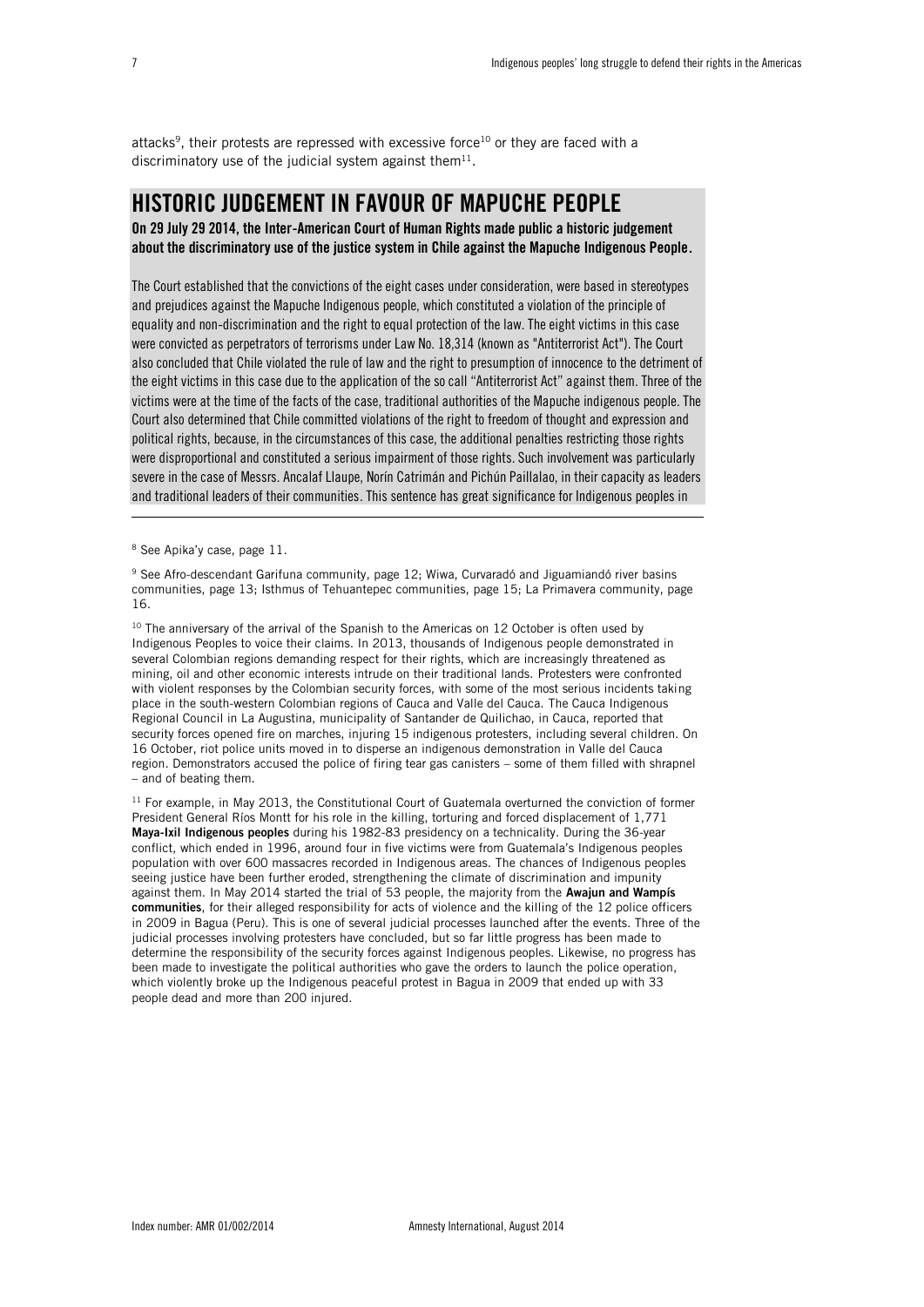the whole continent, setting clear limits in the use of anti-terrorism legislation to address social protests, demonstrations and Indigenous peoples' demands.

Amnesty International has long partnered with Indigenous people's communities and movements and has accompanied them in their struggles for rights and justice. The cases highlighted in this document are just a few recent examples that illustrate the systemic and deep-rooted discrimination that Indigenous peoples suffer in the Americas.

Some of these cases reflect also in how the consequences of the systemic discrimination against Indigenous peoples are particularly severe in the situation of Indigenous women. In a continent with such alarming levels of gender based violence as the Americas, Indigenous women face disproportionately high levels of attacks and sexual abuse, including in the contexts of trafficking, armed conflict, and working in defence of human rights $^{12}$ .

## <span id="page-7-0"></span>STRUGGLE OVER RIGHT TO TERRITORIES AND NATURAL RESOURCES

Considering the significance of land and natural resources for Indigenous Peoples, and the long struggle and suffering that these communities had to endure to defend their rights, we can say without hesitation that the recent victories of the Sawhoyamaxa and Tsilhqot'in peoples (see next page) are truly historic. These victories are of great importance not only for the Indigenous peoples of Paraguay and Canada but for all Indigenous peoples in the Americas and around the world.

## <span id="page-7-1"></span>JUSTICE LONG OVERDUE: TWO HISTORIC VICTORIES

<sup>&</sup>lt;sup>12</sup> See Indigenous women in Canada, page 21; Victims of forced sterilization in Peru, page 21; Inés Fernández Ortega and Valentina Rosendo Cantù, page 23.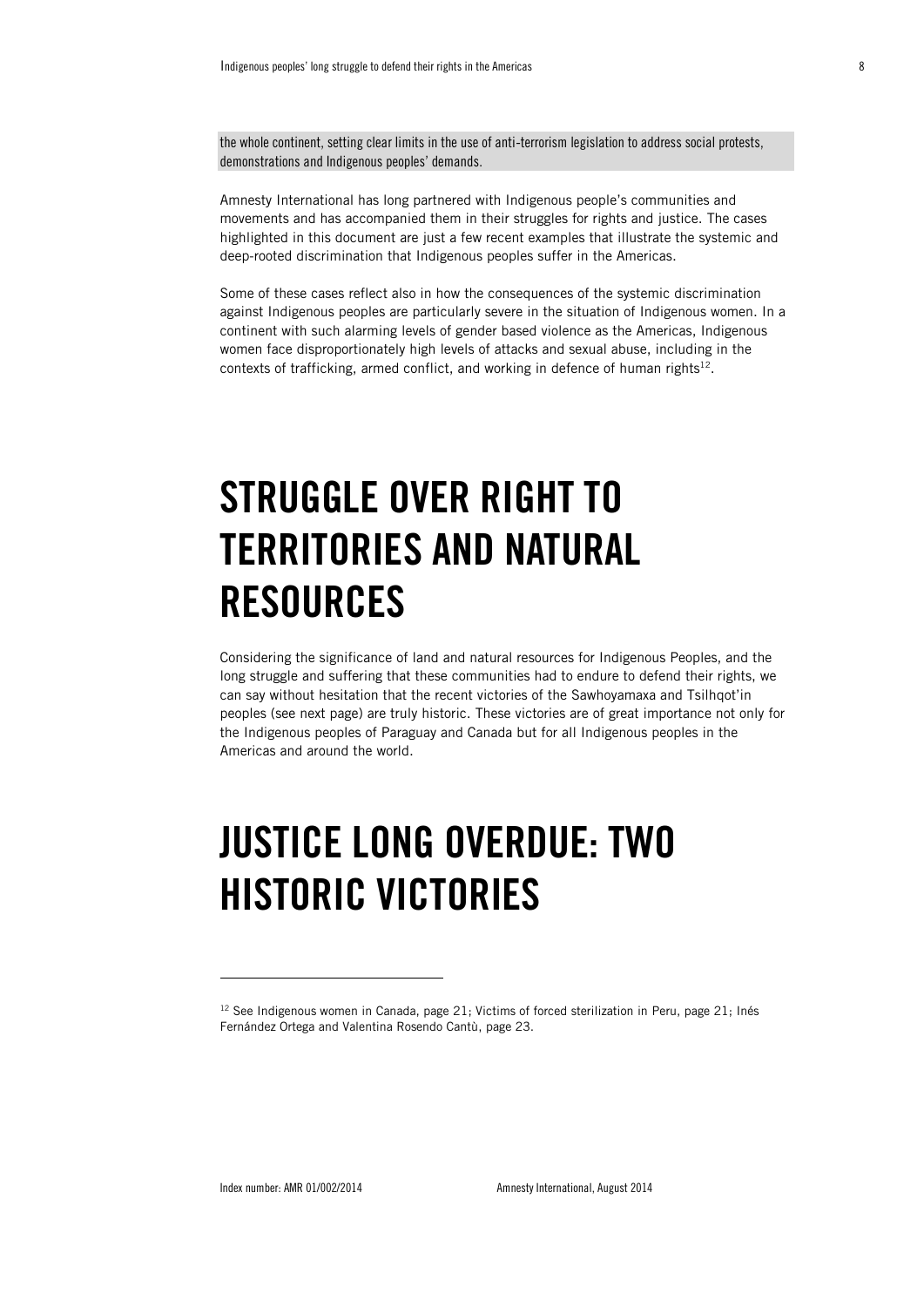## SAWHOYAMAXA: A DREAM COME TRUE

#### After two decades of struggle, the Sawhoyamaxa indigenous community will be able to return to their ancestral land

When Carlos Marecos, leader of the Sawhoyamaxa indigenous community, found out that after two decades of painful struggle his people could return to their ancestral land, he could not help shedding some tears. "Indigenous peoples only cry when they achieve their freedom. And today we feel like we are getting out of prison; and that is why many cried with emotion", he said.

For years, Carlos Marecos and his community lived in a dangerously narrow strip of land next to a main road. On 11 June this year, President Horacio Cartes enacted a law that will allow the Paraguayan State to expropriate more than 14,400 hectares of land in the Chaco region to return them to the Sawhoyamaxa.

"We lived at the side of the road, we lived badly. Several members of the community died in accidents, of disease. Nobody respected us. Now this is our victory. I am very happy, and I cry because my grandmother, my father and many members of my family did not have the opportunity I have today to enjoy our land. I'm grateful to everyone" said Aparicia Gonzalez, an indigenous woman from the Sawhoyamaxa community.

The path of victory has been long. The Sawhoyamaxa's legal battle began in 1991, when the community took legal actions to get recognition to their right to more than 14,000 hectares of ancestral lands situated in two areas known as Retiro Santa Elisa and Estancia Michi, in northern Paraguay. Fifteen years later, having received no positive response from the authorities, they filed a complaint with the Inter-American Commission on Human Rights and the Inter-American Court of Human Rights, which in 2006 ruled in his favor.

This is a victory not only for Sawhoyamaxa community. It is a triumph for the hundreds of thousands of Indigenous peoples in Paraguay, most of them invisible and discriminated against, whose communities have poverty and illiteracy rates significantly higher than the rest of the Paraguayan population.

It is not a celebration for everybody, however. The Yakye Axa Indigenous community is still fighting to be able to return to their lands, despite the 2015 Inter-American Court of Human Rights ruling in their favour and the agreement reached in 2012 with the current owner of their lands.

"The Supreme Court of Canada's ruling ends a long history of denial and sets the stage of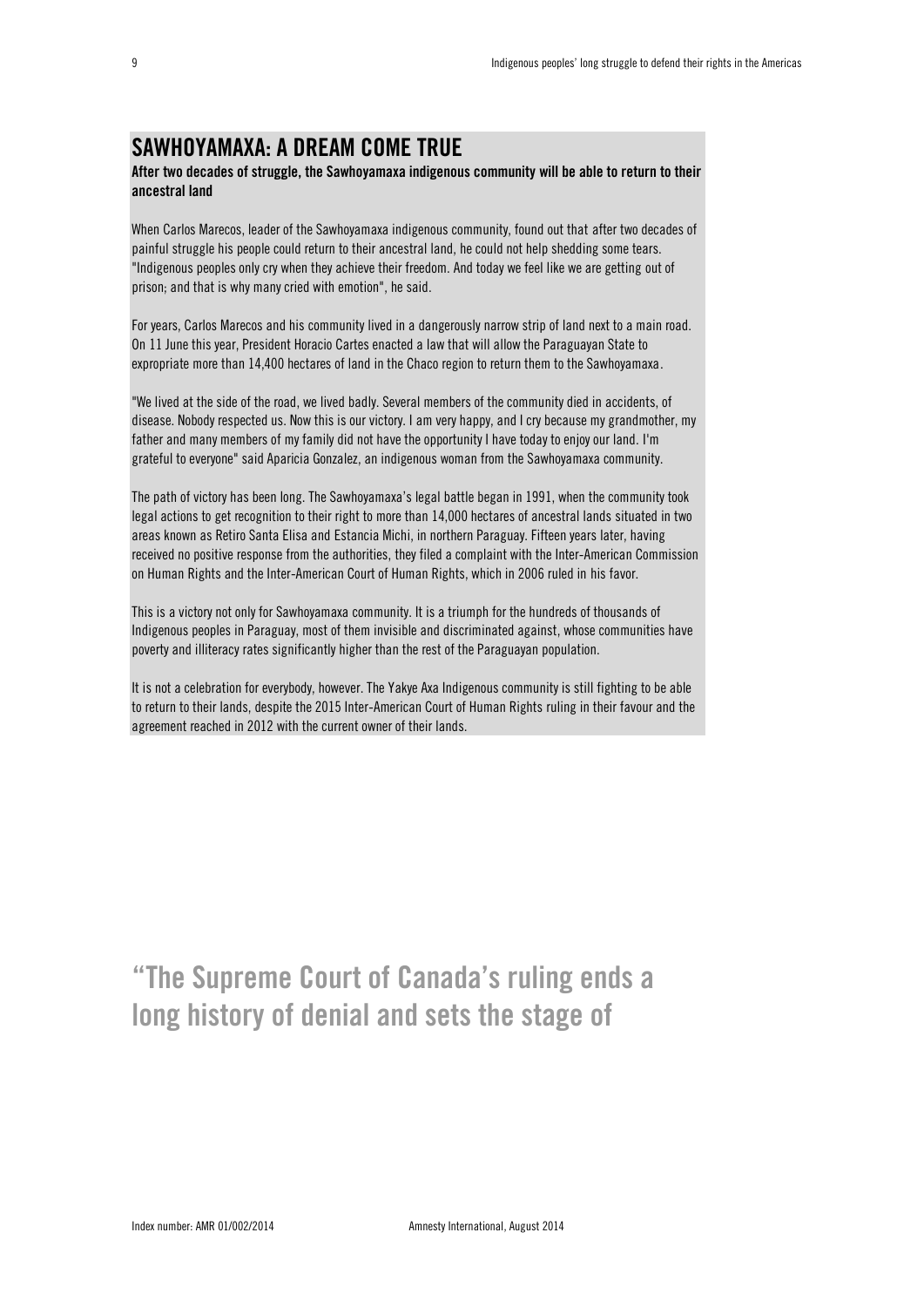## recognition of aboriginal title in its full form" , The Tsilhqot'in Nation

## THE TSILHQOT'IN'S GROUND-BREAKING VICTORY

After a 20 year legal struggle, the Tsilhqot'in nation in central British Columbia won a groundbreaking victory for Indigenous rights when the Supreme Court of Canada ruled this June that the Tsilhqot'in had proven their continued right to own, control and enjoy the benefits of approximately 2,000km2 of land at the heart of their traditional territory.

Canadian law has long recognized that Indigenous peoples may retain title to their traditional lands, even where these lands have been claimed by the state. In the past, however, the Courts have relied on negotiations between the state and Indigenous peoples to resolve outstanding title disputes. The Tsilhqot'in decision marks the first time that a Canadian court has provided legal recognition of Indigenous title to a specific territory previously declared to be public land. The decision has far reaching implications for Indigenous peoples throughout Canada, particularly those that, like the Tsilhqot'in and the majority of other First Nations in British Columbia, have never entered into any form of treaty with the state.

The Supreme Court decision affirms that Indigenous peoples' title to land can include the large areas necessary to sustain Indigenous cultures and economies, not just the village sites and other areas of intensive use that the federal and provincial governments argued should be the limits of Indigenous title. The Court decision stated that Indigenous title means that Indigenous peoples have the right to make their own decisions about how the land will be used and that governments and private interests wanting to develop this land will need the consent of the Indigenous peoples.

While the Supreme Court states that the right to grant or withhold consent is not absolute, the Court was clear that federal, provincial or territorial governments wanting to override Indigenous peoples' own decisions would need to meet a number of tests, including clear, objective evidence that the infringement of Indigenous rights was strictly necessary to achieve "a compelling and substantial public interest" and that the benefit of going forward was not outweighed by harm to Indigenous peoples and their rights.

While the Court's interpretation of Indigenous title applies only to lands where Indigenous ownership has been recognized, the Court itself pointed out that governments and industry should take note of the possibility of such ownership eventually being established. An estimated 200 major resource development projects are underway or under development in northern British Columbia. In a pointed cautionary note, the Court advised governments and private interests that they should seek consent, whether title has been resolved or not, if they want to avoid litigation or the possibility of their plans being overturned at a future date.

### <span id="page-9-0"></span>STRUGGLE OVER RIGHT TO TERRITORIES AND NATURAL RESOURCES MEET WITH VIOLENT RESPONSES

The rights to freedom of expression and to participation are firmly established in international human rights law. By virtue of these rights, Indigenous individuals and peoples have the right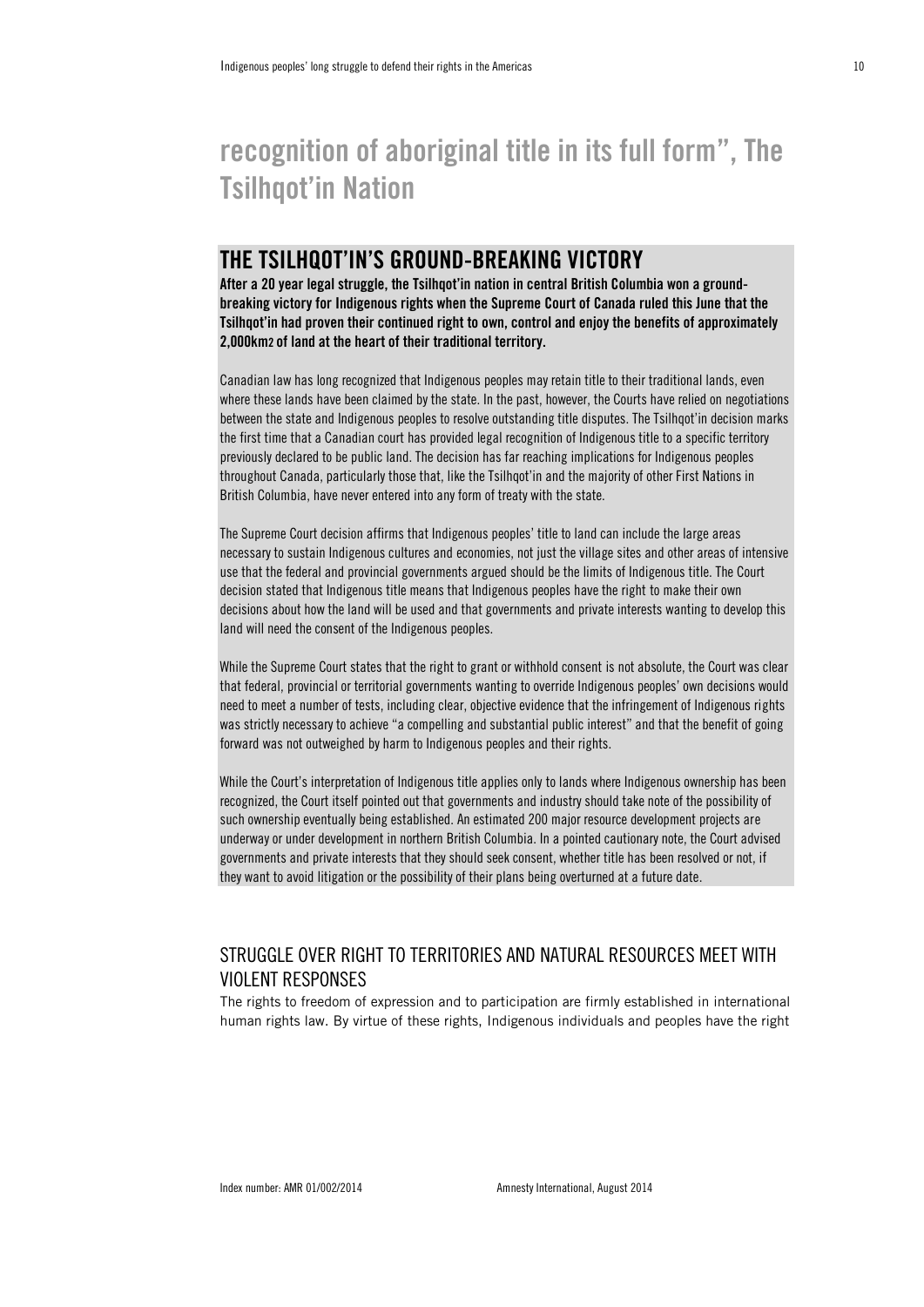to oppose and actively express opposition to extractive projects, both in the context of State decision-making about the projects and otherwise, including by organizing and engaging in peaceful acts of protest. States are bound to respect and protect rights of freedom of expression and participation, and may impose limitations on the exercise of those rights only within narrow bounds and for reasons of public order<sup>13</sup>.

As the illustrative cases below show, Indigenous peoples across the Americas continue to be the target of intimidation, violent attacks and killings when they oppose big scale economic projects, which they claim will have devastating effects over their rights. In other instances Indigenous communities are forcibly evicted or displaced, their public protests are met with excessive force or they are discriminated against by the judiciary system.

"The struggle will go on, even if I die, because I have many grandsons", Damiana, leader of the Apika´y community

## THE APIKA'Y COMMUNITY'S LONG AND PAINFUL STRUGGLE **CONTINUES**

The Apika'y community, in the region of Mato Grosso do Sul, Brazil, is a powerful symbol of several problems that affect the Guarani- Kaiowá and other Indigenous peoples in Brazil. Disappointed with the sluggish land demarcation process, the Guarani Kaiowá began to reoccupy their ancestral lands in the 1990s.

In September 2013, around 60 Guarani Kaiowá people from the Apika´y community and other villages occupied the land currently farmed for sugar, which they claim belong to them. They have been living beside a highway, in front of the farm, since 1999 when the landowner issued them with an eviction order.

"We left the highway. Now we are already here, in this land, and we will remain here forever", Damiana, leader of the Apika´y community

The community has reported that armed private security guards working on the sugar plantation have threatened to kill them, burned parts of the settlement, and also prevented them from collecting water in a stream that runs through the sugarcane plantation. Employees of the security company have been charged with offences before, including two ongoing murder cases. The federal prosecutor has claimed that the company conducts "incontestable illicit activity" and is calling for the "suspension of its activities".

ł

<sup>&</sup>lt;sup>13</sup> Report of the Special Rapporteur on the rights of indigenous peoples, James Anaya. Extractive industries and indigenous peoples, A/HRC/24/41, 1 July 2013. Paragraph 19.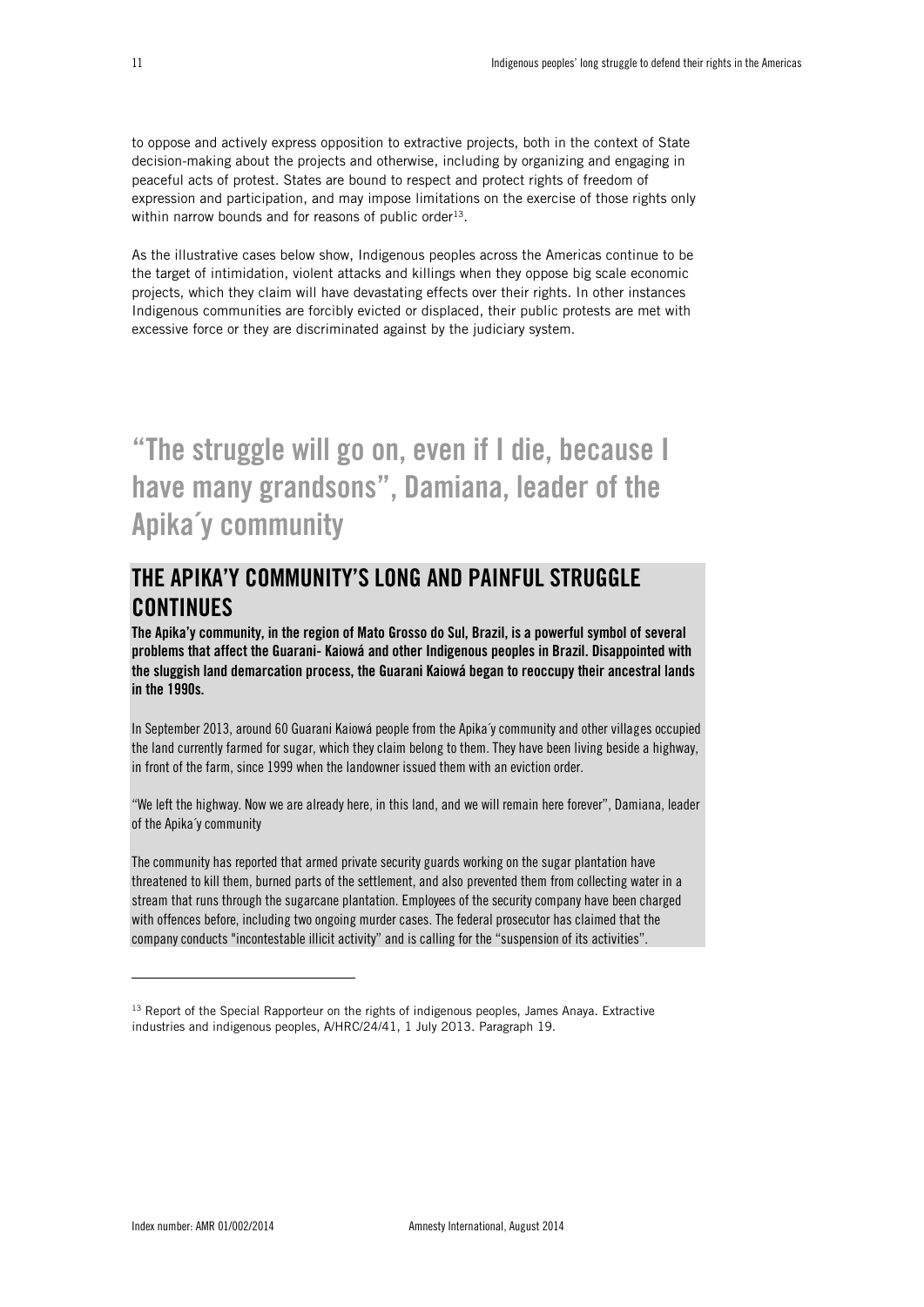The National Indigenous Foundation (FUNAI) signed a Conduct Adjustment Agreement with the Ministry of Justice, the Federal Public Prosecutors and 23 indigenous leaders in 2007 in which it promised to demarcate the lands of the Apika´y community by 2010. But the agreement was never implemented, due to the lack of resources by FUNAI.

Brazil's sustained economic growth over the past decade has transformed the country into a major world economy. However, more than 39.9 per cent of Indigenous people live in extreme poverty – more than double the percentage in the general population $^{\rm 14}.$ 

Mato Grosso do Sul contains some of the smallest, poorest and most densely populated Indigenous lands in Brazil: pockets of rural poverty surrounded by large soybean and sugarcane plantations and cattle ranches, where life is plagued by ill-health and squalid living conditions. What were hectares of forest with incredible diversity are now fields of sugar cane and soy beans. For over a century their communities have been driven from their lands by the expansion of large scale agriculture – a process that continues to this day. The consequences for affected communities can be devastating.

"They want to forbid us access to our ancestral territory, they want to disappear us. We remain here, firm, defending what is ours", Miriam Miranda, Garífuna leader

### THE AFRO-DESCENDANT GARIFUNA COMMUNITY

In 1997 the National Agrarian Institute (Instituto Nacional Agrario, INA) granted title deeds on 980 hectares of land in Vallecito, Colón Department, Honduras, to the Afro-descendant Garífuna community. For many years the Garífuna community has been facing harassment, intimidation and threats, in their struggle to take possession of their land against the powerful interests of land owners and drug traffickers.

On 17 July this year, several members of an Afro-descendant Garífuna community, including human rights defender Miriam Miranda, were visiting a remote area in the Garífuna territory in Vallecito, Colón Department, when they were captured by four heavily-armed men. During a previous visit to the area, community members discovered that an illegal runway used by drug traffickers, which had been destroyed by the army in January 2014, was being rebuilt. Miriam told Amnesty International that the attackers searched them, took away their mobile phones and said that they were going to kill them. Four hours later, when the attackers learned that more members of the Garífuna community were still in the area and realised they could be aware of the

l

<sup>&</sup>lt;sup>14</sup> See Brazil's Presidency's website http://blog.planalto.gov.br/brasil-sem-miseria-foco-sera-16267milhoes-de-brasileiros-que-vivem-na-extrema-pobreza/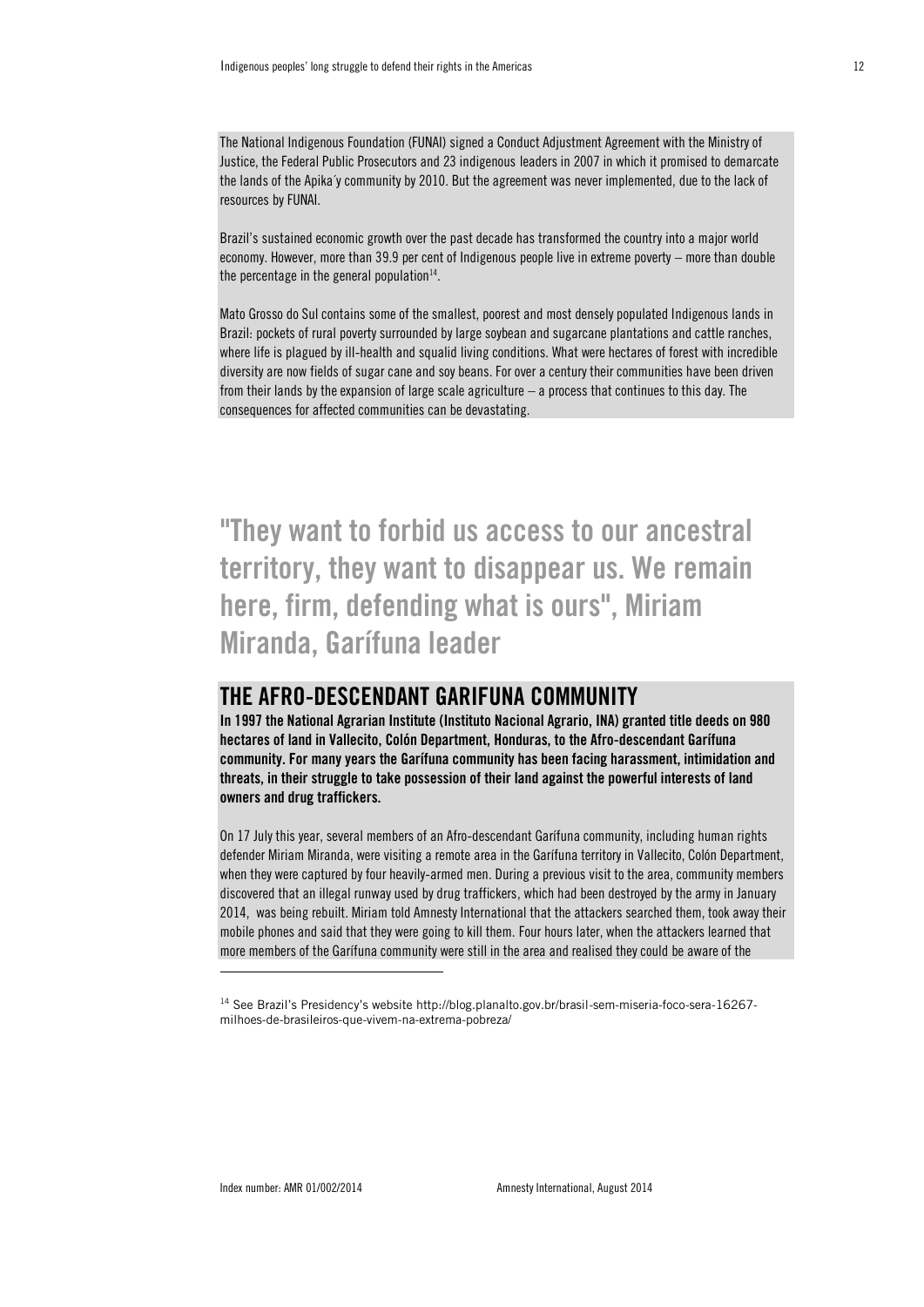abduction and call for help, they decided to free them.

Miriam Miranda is the general coordinator of the Organización Fraternal Negra de Honduras (OFRANEH), an organization that has worked since 1978 for the promotion and defence of the rights of the Afro-descendant Garífuna community. In 2011 she was granted precautionary measures by the Inter-American Commission on Human Rights because of the threats and harassment she faces due to her human rights work. These measures have not been properly implemented.

In the hours following the abduction, numerous national and international organizations launched calls for action. As a result, an army contingent was sent to the area where the incident occurred to ensure the protection of those who were abducted. However, this was a provisional and partial measure that will not ensure the security of Miriam Miranda, other Garífuna members and their families when they return to their homes. Moreover, no measures are in place to secure the Garífuna territories where drug traffickers are reportedly operating, putting the entire community at risk.

The case of Miriam Miranda and the Garífuna community is an example of the discrimination that Indigenous peoples and Afro-descent communities suffer, in particular in relation to their land, territory or natural resources. Large scale projects are carried out on their lands without a consultation process to obtain their free, prior and informed consent. Indigenous and afro-descendent leaders have faced fabricated criminal charges and have been the target of attacks and intimidation in reprisal for their work in defence of human rights<sup>15</sup>.

## "Palm plantations and the cattle pastures are fertilised with our blood. Amidst the mortal

ł

<sup>&</sup>lt;sup>15</sup> Amnesty International has investigated some cases. See Annex I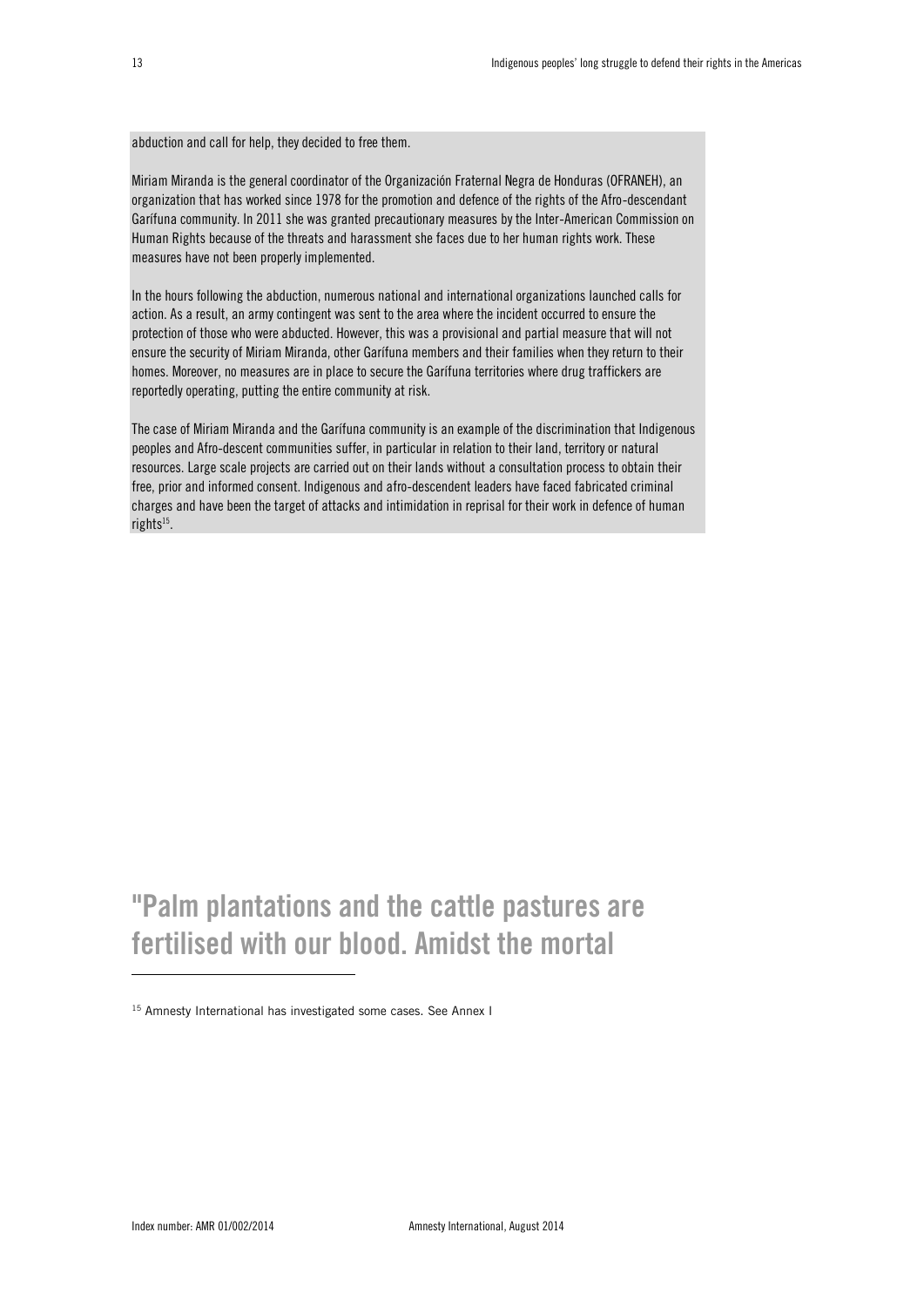remains of our loved ones grew these plantations. Despite so much horror we returned to the land that belongs to us." a member of the Curvaradó community

## ATTACKS AGAINST THE WIWA, CURVARADÓ AND JIGUAMIANDÓ RIVER BASINS COMMUNITIES

The Wiwa Peoples, one of the Indigenous Peoples inhabiting the Sierra Nevada de Santa Marta, in Colombia, are opposing a number of mining, infrastructure, tourism and other projects in the Sierra Nevada area, which they consider would disrupt their food sources, affect their traditional way of life and threaten their survival. Together with the other Indigenous communities in the Sierra Nevada area, the Wiwa are campaigning for recognition of their rights over lands.

Last May, Sebastián Pastor Mojica, a leader of Wiwa Yugumaiun Bunkuanarrua Tayrona Organization (Organización Wiwa Yugumaiun Bunkuanarrua Tayrona, OWYBT) was victim to an attempted forced abduction by two armed men. This is the latest attack against members of the OWYBT. Last year a grenade was thrown against the house of Pedro Manuel Loperena, the coordinator of the OWYBT´s Human Rights Commission.

OWYBT is the Indigenous organization representing the Wiwa Indigenous Peoples of the Sierra Nevada de Santa Marta mountain range in Colombia. It has been campaigning for justice in cases of human rights abuses against the Wiwa community carried out by the security forces, paramilitaries operating with them, and guerrilla forces. The Wiwa Peoples were provided with precautionary protection measures by the Inter-American Commission on Human Rights in 2005.

Through the early 2000s to the present, the Wiwa population and other Indigenous Peoples in the area faced repeated death threats and killings at the hands of the security forces, operating in alliance with paramilitary forces. These human rights violations coincided with or preceded the construction of a dam and the concession of extractive licences to a number of companies in the region. Guerrilla forces have also been responsible for numerous human rights abuses against members of the Wiwa and other communities in the region in their efforts to maintain a presence in the region.

In Colombia, control of land, for political, economic and military reasons, has been one of the main drivers of the long-running armed conflict. The impact on Indigenous and Afro-descendent communities<sup>16</sup>, who have

<sup>&</sup>lt;sup>16</sup> International Labour Organization Convention 169 recognizes that in some cases Afro-descendent peoples have the same rights as Indigenous peoples. The Saramaka People v. Suriname decision of the Inter-American Court of Human Rights recognized the right of a non-indigenous minority group to the natural resources within its lands, establishing that this community's culture and way of living effectively meant that its relationship to land was the same as an Indigenous peoples community and therefore they needed the same rights protections.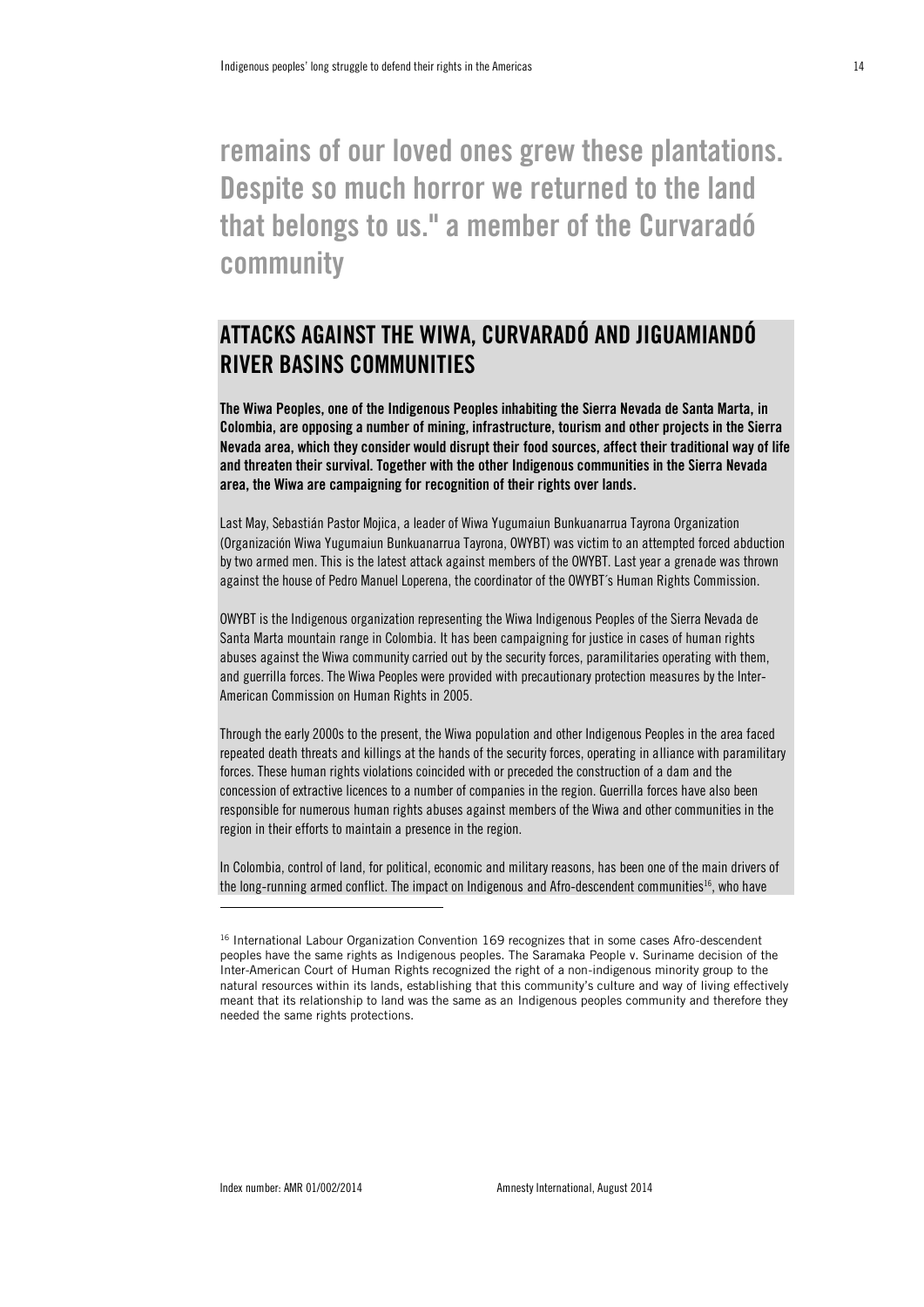traditionally relied on the land for their livelihoods is enormous, and women and girls from these communities are particularly hard hit. Some eight million hectares of land have been misappropriated during the conflict, much of this as a result of human rights violations carried out by paramilitary forces counting on security force support.

The Afro-descendant communities of the Curvaradó and Jiguamiandó River Basins are often the target of paramilitaries' attacks. For years they have been reclaiming their lands, which were occupied by powerful economic interests to establish African Palm plantations, cattle-ranches or other economic enterprises. Many of those opposing these economic activities within their territory have been threatened and killed as a result. On 20 May this year, armed men attempted to kill the land restitution leader Enrique Cabezas near a military base in the Curvaradó River Basin, north-western Colombia. Rafael Truaquero, another land claimant, and his family were also threatened.

Enrique Cabezas has been receiving repeated threats as he is among those denouncing the links between paramilitaries and security forces in the area, as well as criticizing the establishment of a military base on lands collectively owned and claimed by the Curvaradó communities.

In March 2003, the Inter-American Human Rights Court issued provisional protection measures for the inhabitants of the Afro-descendant communities of the Curvaradó and neighbouring Jiguamiandó. These measures were lifted last year on the understanding that Colombia´s Constitutional Court would continue the process of monitoring the implementation of the Court's order. However, the communities consider that the Colombian authorities' efforts to guarantee their safety is seriously inadequate. In addition, despite repeated orders by the Constitutional Court, the land has not been returned to the communities.

## ATTACKS TO LAND ACTIVISTS OPPOSING A WIND FARM IN THE ISTHMUS OF TEHUANTEPEC, OAXACA STATE

Members of the Indigenous peoples living in the Isthmus of Tehuantepec, Oaxaca State, Mexico, have been the target of threats and attacks for several months because of their opposition to a wind farm project being built on their land. They are concerned about the impact the construction is having on their agriculture and land and argue that there has not been an adequate consultation process to obtain their free, prior and informed consent. Although the government has initiated a consultation process, it is not known yet how this will proceed in line with international standards or how it will avoid exacerbating community tensions by simply favouring those parts of the community supporting the project.

In February this year, the family of Mariano Martínez Martínez, who are part of the Assembly of Indigenous Peoples of the Isthmus in Defence of Land and Territory (Asamblea de Pueblos Indígenas del Istmo en Defensa de la Tierra y el Territorio, APIIDTT) that oppose the wind farm, received death threats. This family has been fighting in defence of their land for several years and won the cancellation of the 30-year lease contract with the natural gas company that plans the development of the wind farm in 2009.

Organizations representing members of local indigenous communities opposing the project are also subject to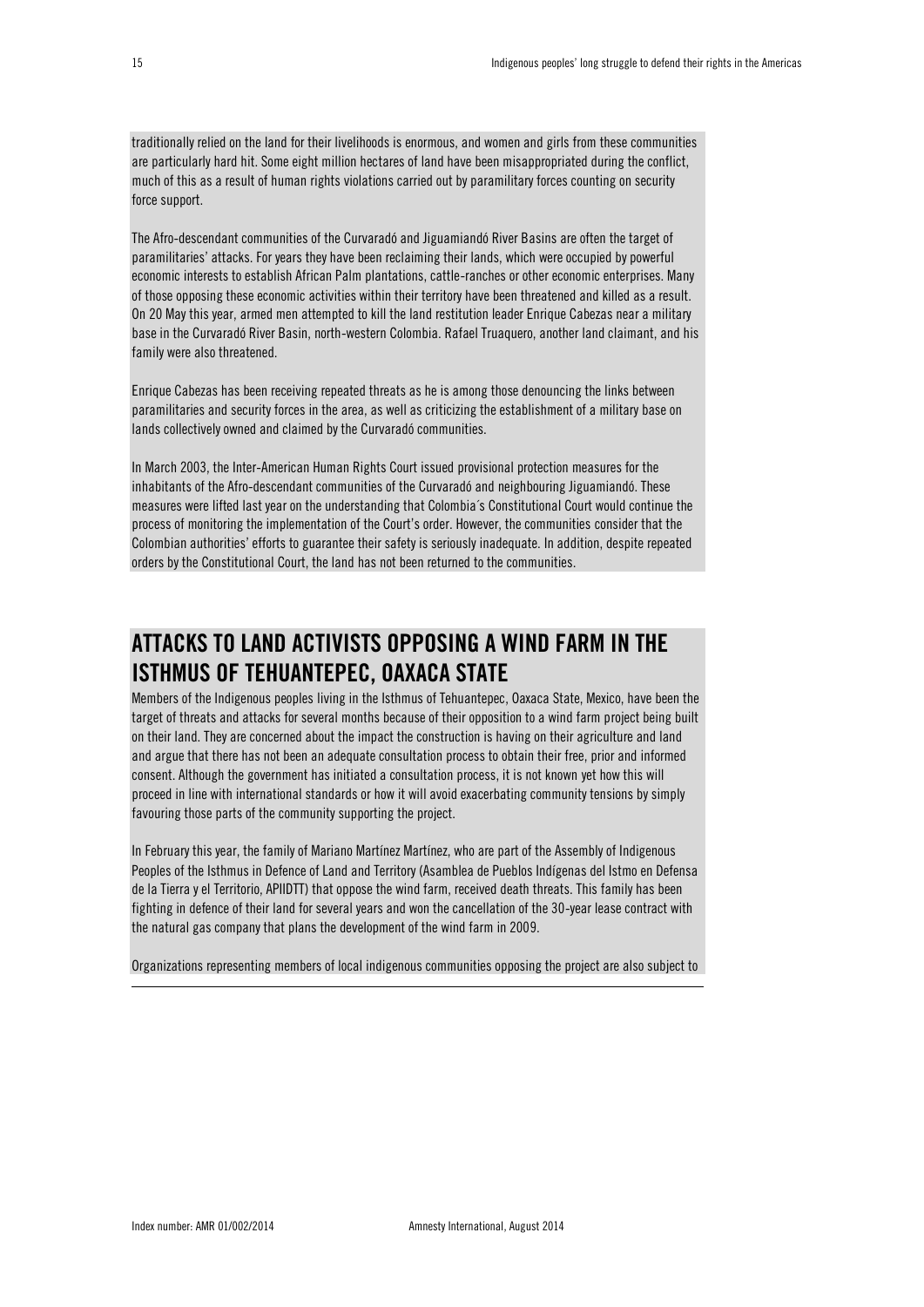threats and intimidation. The most recent threats were received on 8 July by staff at the office of the human rights organization Human Rights Integral Defence Committee Gobixha (Comité de Defensa Integral de Derechos Humanos Gobixha, CODIGO-DH). Members of the People's Assembly of the Isthmus in Defence of Land and Territory (Asamblea de los Pueblos del Istmo en Defensa de la Tierra y Territorio) have previously been object of attacks.

This case shows the impact that the increasing number of resource extraction and economic development projects carried out in Mexico have on Indigenous communities and the failure to establish an adequate process from the outset rather than when construction has been undertaken. The Mexican government faces serious challenges to meet their international obligations to provide adequate impartial information and conduct transparent consultation processes to obtain the full, prior and informed consent of affected communities.

## THE Q'ECHI INDIGENOUS COMMUNITY IN POLOCHIC AT THE CENTRE OF LAND DISPUTES.

Human rights violations against Indigenous peoples in Guatemala often take place in the context of land disputes. The causes of these often violent disputes are complex. Most conflicts are due to either labour rights demands being unfulfilled or ownership disputes between rural families or communities and large landowners, in which boundaries are unclear or where communities have lived for generations on the land to which they claim communal title, although they may not have the complete documentary evidence to prove their ownership<sup>17</sup>. In both cases communities frequently face forced evictions, house demolitions, intimidations and attacks.

The Q'echi indigenous community in Polochic, municipality of Panzós, department of Alta Verapaz, are an example of the consequences of such disputes: 14 communities, made up of around 800 families, say that they have been living and working in the same area for about 30 years, although a local company disputes the ownership of the land. A local judge issued an eviction order in February 2011 against the 14 communities but neither the communities nor organisations that support them were informed. The first the communities heard about the forced evictions were on 15 of March when the security forces turned up to carry out the evictions. The security forces, which included police officers and soldiers, carried out the forced evictions over a period of three days and included violence resulting in injuries and the death of one member of the community, Antonio Beb Ac. In 2013, the UN Office of the High Commissioner for Human Rights investigated the case and concluded that the communities had suffered a number of human rights violations, including a failure to give the communities warning prior to the eviction, the destruction and burning of their property and crops, the failure to provide alternative suitable accommodation to the evicted families, excessive use of force by the police and a lack of impartiality on the part of local judges and prosecutors. Despite being granted precautionary measures by the Inter-American Commission on Human Rights in 2011, the communities have been subject to harassment and have been living in precarious conditions, with limited access to water and

 $17$  For Indigenous peoples, the fact that they don't have state recognized legal title does not annul their land rights. See for example Inter-American Court of Human Rights, Awas Tingni vs Nicaragua, judgement 31 August 2001, para. 151. "Indigenous peoples' customary law must be especially taken into account for the purpose of this analysis. As a result of customary practices, possession of the land should suffice for indigenous communities lacking real title to property of the land to obtain official recognition of that property, and for consequent registration."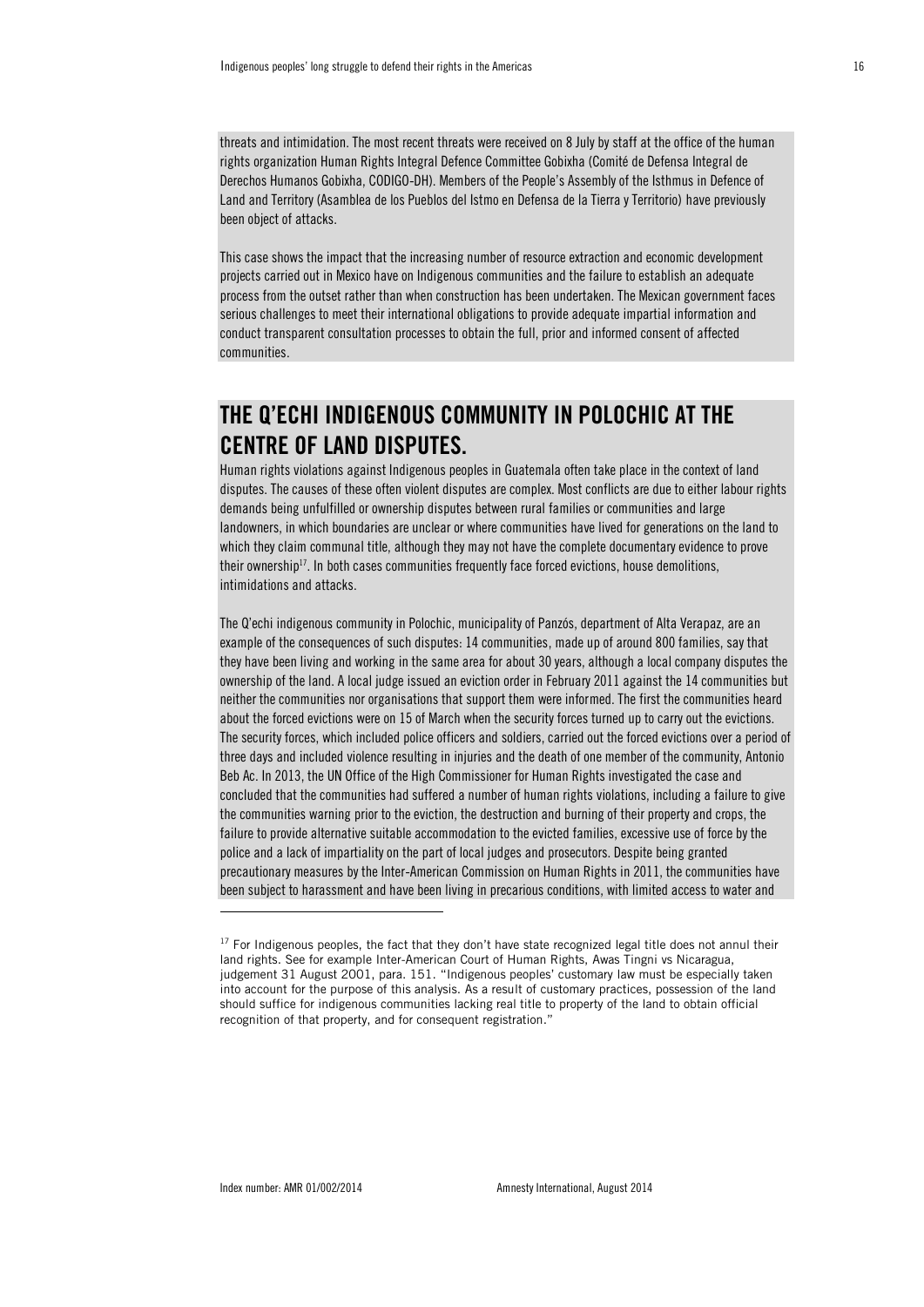food.

"The community's priority is the return of land, with that we will have water, health and social progress." Felix Diaz, Community Toba Qom, La Primavera (Potae Napocna Navogoh)

## LA PRIMAVERA AND QUILMES COMMUNITIES

La Primavera community, in the north-east of Argentina, is still waiting the legal recognition of their ancestral land. The community rejects the land demarcation process carried out by the authorities, claiming that their right to be consulted in order to obtain their free, prior and informed consent has not been respected.

In their fight to defend their land La Primavera, as well as other Indigenous communities in the country have been the object of attacks, death threats and forced evictions.

La Primavera community has been reclaiming part of their land for many years. In 2010, during a protest against a construction project in land they claim is theirs, they were forcibly evicted and several members of the community were attacked; 23 of them were detained and charges brought against some of them. To date no one has been brought to justice for these attacks.

In April 2011, the Inter-American Commission on Human Rights urged the Argentine authorities to implement measures to protect Felix Diaz and his family. There is now some federal police presence near the Indigenous community. However, despite these measures further threats and abuses have taken place.

The India Quilmes community in the northwest of Argentina, was violently attacked in March 2014. Outsiders armed with fire weapons, bats and chains, assaulted and shoot at the villagers who were at the site, targeting in particular one leader, Sergio Condorí, who was severely injured and had to be hospitalized. Seven people from the community were also injured. The attackers took over a place considered holy for this community, called "Ciudad sagrada", which has archaeological value. The community is still trying to get back this important part of its territory through the national judicial system. To date, no one has been prosecuted for the attacks, even though the community members present during the violent events could recognized them.

### <span id="page-16-0"></span>FREE, PRIOR AND INFORMED CONSENT: A SAFEGUARD FOR INDIGENOUS PEOPLES' RIGHTS, INCLUDING RIGHT TO LAND

Many of the cases so far described and many other conflicts in the region, which involve indigenous peoples, are often linked to governments not fulfilling their obligations regarding Indigenous Peoples' right to a consultation process to obtain their free, prior and informed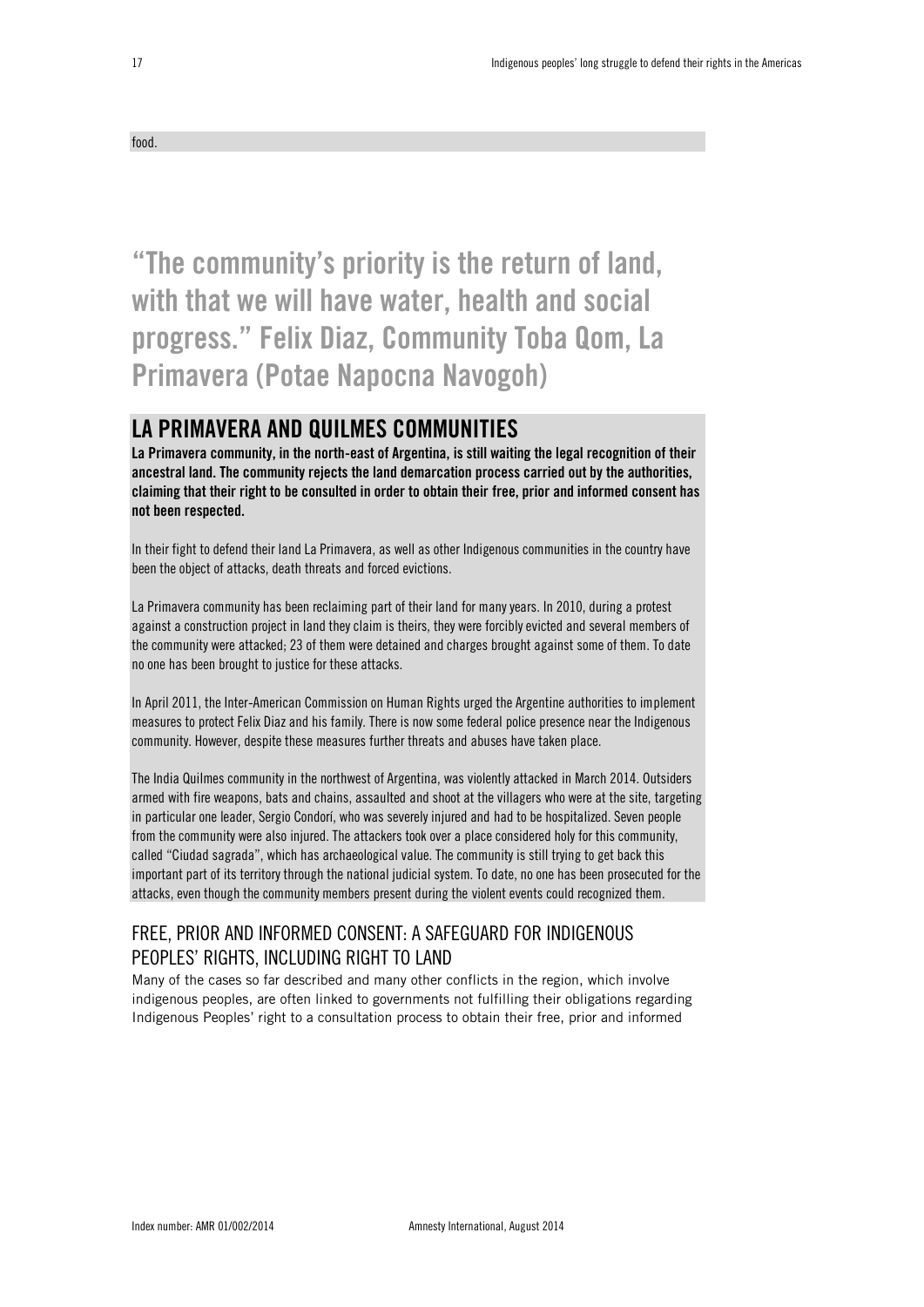#### $\epsilon$ onsent $^{18}$ .

j

The UN Special Rapporteur on the Rights of Indigenous Peoples has noted that Indigenous peoples' free, prior and informed consent is required, as a general rule, when extractive activities are carried out within Indigenous territories<sup>19</sup>. This general rule derives from the character of free, prior and informed consent as a safeguard for the internationally recognized rights of Indigenous peoples that are typically affected by extractive activities that are carried out within their territories. <sup>20</sup> Other large scale development projects which, due to their invasive nature may have similar consequences for the enjoyment of Indigenous peoples' rights, are likely to require the same strict threshold. 21

The general requirement of indigenous consent for extractive activities within Indigenous territories may be subject to certain limited exceptions, in particular, when any limitations on Indigenous peoples' substantive rights comply with standards of necessity and proportionality with regard to a valid public purpose, defined within an overall framework of respect for human rights. Critically any such limitation should be subject to independent judicial review.<sup>22</sup>

Whether or not Indigenous consent is a strict requirement in particular cases, States should ensure good faith consultations with Indigenous peoples on extractive or other activities that would affect them and engage in efforts to reach agreement or consent. In any event, the State remains bound to respect and protect the rights of Indigenous peoples and must ensure that other applicable safeguards are implemented as well, in particular steps to minimize or offset any limitation on the rights through impact assessments, measures of mitigation,

<sup>19</sup> Report of the Special Rapporteur on the rights of indigenous peoples, James Anaya. Extractive industries and indigenous peoples, A/HRC/24/41, 1 July 2013. Paragraph 1.

<sup>20</sup> Report of the Special Rapporteur on the rights of indigenous peoples, James Anaya. Extractive industries and indigenous peoples, A/HRC/24/41, 1 July 2013. Paragraph 28.

<sup>&</sup>lt;sup>18</sup> The right to be consulted in order to obtain consent is protected under the International Labour Organization Convention 169 and the UN Declaration on the Rights of Indigenous Peoples and various other international sources of authority. See for example: Inter-American Court of Human Rights, Saramaka People v. Suriname, judgement of 28 November 2007, paras. 129-137 (interpreting the American Convention on Human Rights); Human Rights Committee, communication No. 1457/2006, Poma v. Peru, Views adopted on 27 March 2009, paras. 7.5, 7.7 (interpreting the International Covenant on Civil and Political Rights); Committee on the Elimination of Racial Discrimination, general recommendation No. 23 (1997) on Indigenous peoples (interpreting the International Convention on the Elimination of All Forms of Racial Discrimination); Committee on Economic, Social and Cultural Rights, E/C.12/1/Add.74, para. 12 (interpreting the International Covenant on Economic, Social and Cultural Rights).

<sup>&</sup>lt;sup>21</sup> These rights include, in addition to rights of participation and self-determination, rights to property, culture, religion and non-discrimination in relation to lands, territories and natural resources, including sacred places and objects; rights to health and physical well-being in relation to a clean and healthy environment; and the right of indigenous peoples to set and pursue their own priorities for development, including with regard to natural resources. Report of the Special Rapporteur on the rights of indigenous peoples, James Anaya. Extractive industries and indigenous peoples, A/HRC/24/41, 1 July 2013. Paragraph 28.

<sup>&</sup>lt;sup>22</sup> Report of the Special Rapporteur on the rights of indigenous peoples, James Anaya. Extractive industries and indigenous peoples, A/HRC/24/41, 1 July 2013. Paragraph 86-7.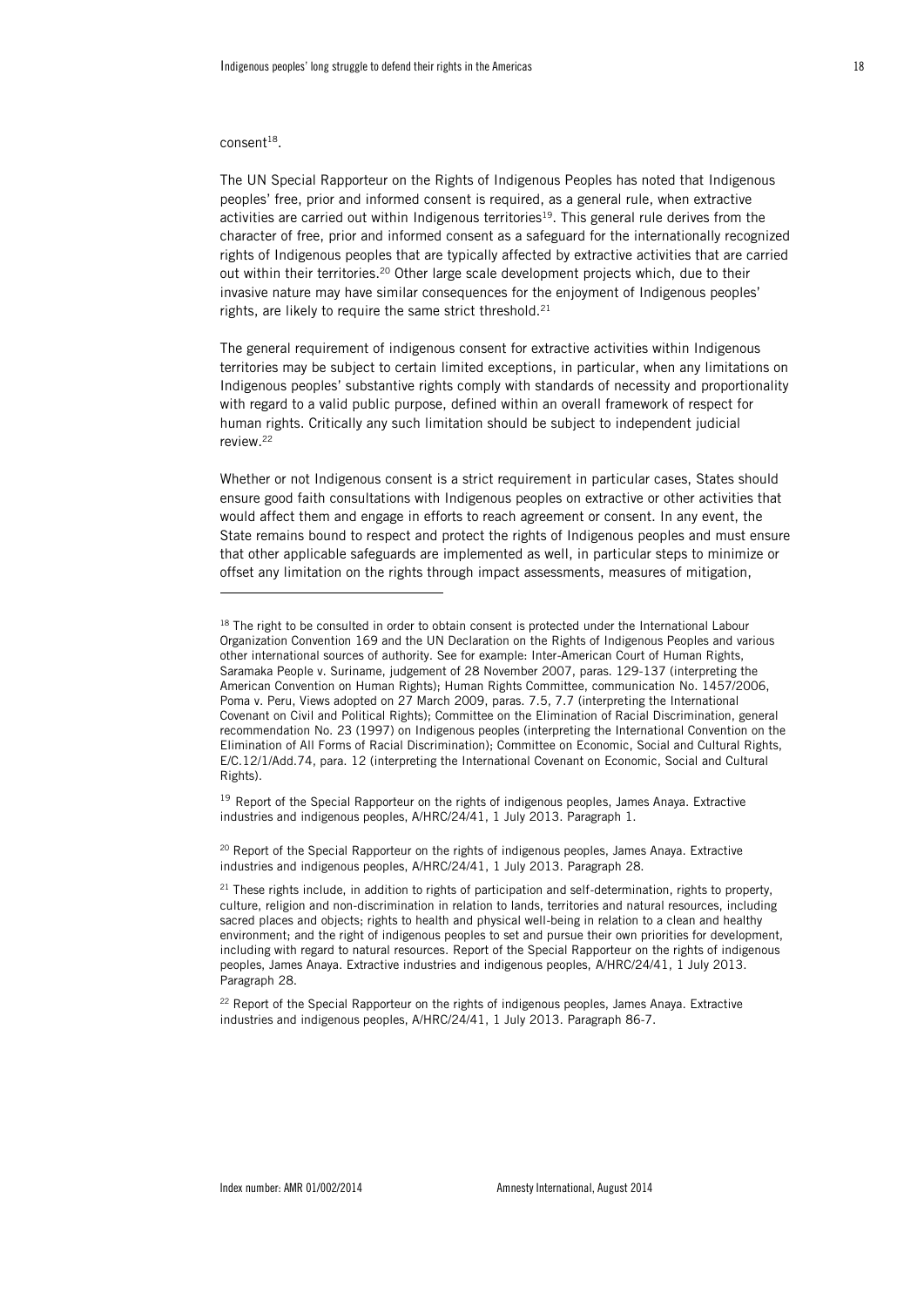compensation and benefit sharing.<sup>23</sup>

The recognition of right to a process of free, prior and informed consent, including by enabling legislation which is respectful of international standards, continues to be one of the main unfulfilled responsibility of States in the region.

In 2012, the Inter-American Court of Human Rights (IACHR) ruled in favour of the Kichwa Indigenous Peoples of Sarayaku vs Ecuador case, condemning the state for having authorized an extractive project in the Indigenous peoples' territory without their consent. Some of the IACHR orders have already being complied by Ecuador and in July 2014 the State and the community met to agree an implementation plan for the pending reparations. However, there are disagreements over the fulfilment of the State obligation to regulate Indigenous peoples' right to a process of free, prior and informed consent, which is for the Sarayaku the most important order dictated by the Court.

There have been some important steps in **Bolivia** to regulate Indigenous Peoples' rights regarding consultation on matters affecting them. In May a new Mining Law (Ley de Minería) was passed, which also regulates the right to consultation in relation to mining projects. However, according to the new law, consultation is excluded for prospecting and exploration activities and does not recognize the principle of free, prior and informed consent as a crucial requirement for projects that are going to have a major impact on Indigenous communities.<sup>24</sup> Moreover, a bill on Free, Prior and Informed Consultation has been discussed and agreed between the government and several organisations. The bill still needs to be passed by the Legislative. Some Indigenous groups have criticised that the current text does not recognize the principle of free, prior and informed consent as established in international human rights standards. Bolivia is the second country in Latin America that is introducing legislation on consultation with Indigenous peoples after Peru passed a law in 2011. However, even in Peru, lack of systematic implementation means that Indigenous peoples' right to a process of free, prior and informed consent is not guaranteed for extractive projects, which is the cause of conflicts. Many other countries in the region are also discussing legislation on this line.

<sup>&</sup>lt;sup>23</sup> Report of the Special Rapporteur on the rights of indigenous peoples, James Anaya. Extractive industries and indigenous peoples, A/HRC/24/41, 1 July 2013. Paragraph 88.

<sup>&</sup>lt;sup>24</sup> Extractive industries and indigenous peoples, Report of the Special Rapporteur on the rights of indigenous peoples, A/HRC/24/41 para 27. http://unsr.jamesanaya.org/docs/annual/2013-hrc-annualreport-en.pdf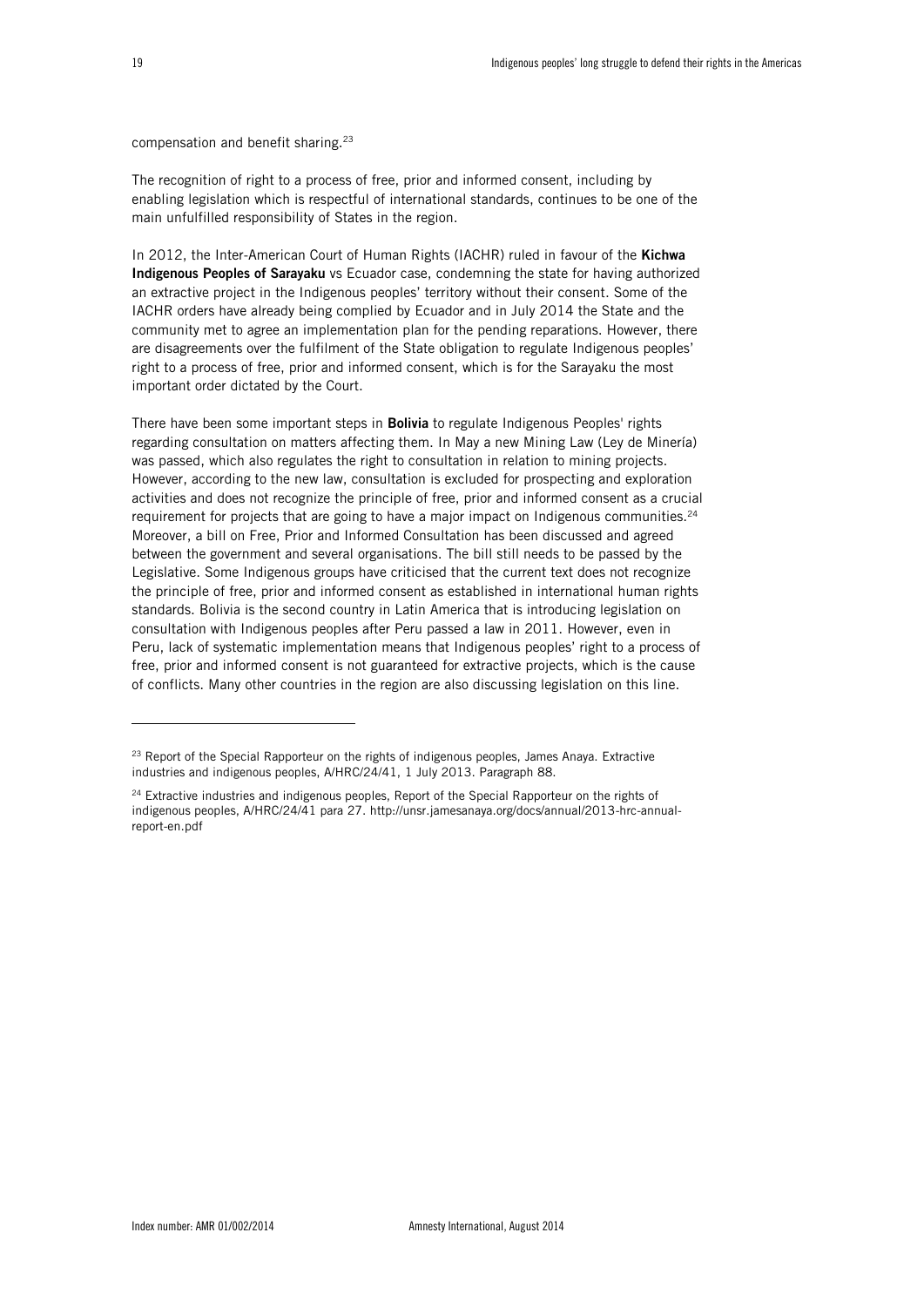## <span id="page-19-0"></span>INDIGENOUS WOMEN

Indigenous women in the Americas experience disproportionate levels of violence and discrimination. Any analysis of the situation also faces the challenge of a chronic lack of information about gender-based violence against Indigenous women<sup>25</sup>.

However, Indigenous women have responded to this violence denouncing abuses, developing strategies to change the situation and fighting tirelessly for justice. When they stand up, they are also specially targeted as human rights defenders, in a way that men human rights defenders are not. Attacks against women human rights defenders are often gender-based, with women being targeted because of their activism and because they are women $^{26}.$ 

In several cases, just the fact of women taking public action to promote or protect human rights constitutes a human rights statement in itself. "Women defenders are perceived as challenging accepted socio-cultural norms, traditions, perceptions and stereotypes about femininity, sexual orientation, and the role and status of women in society. Their work is often seen as challenging traditional notions of the family, which can serve to normalize and perpetuate forms of violence and the oppression of women"<sup>27</sup>.

The 1995 Beijing Declaration of the Indigenous women marks a historic moment in the Indigenous women's flight against violence. The declaration includes demands to consider discrimination against Indigenous women a crime (art. 34) to investigate cases of genderbased violence in particular in areas of armed conflict (art. 32) and forced sterilization (art. 33), as well as to create adequate instruments to protect women from domestic and state violence (art. 35). The United Nations Declaration on the Rights of Indigenous Peoples specifically asks states to ensure that Indigenous women are free of all forms of violence and discrimination (article 22).

<sup>&</sup>lt;sup>25</sup> Comisión Económica para América Latina de las Naciones Unidas (CEPAL), Mujeres Indígenas en América Latina, Octubre de 2013. Available at

[http://www.eclac.cl/publicaciones/xml/8/51148/MujeresindigenasenAmericaLatina.pdf.](http://www.eclac.cl/publicaciones/xml/8/51148/MujeresindigenasenAmericaLatina.pdf) (Does not include data from Canada and US).

<sup>&</sup>lt;sup>26</sup> In more of the third of the cases of human rights defenders that Amnesty International receives and process, women human rights defenders were the target of attacks. Even though not all of them were indigenous women, the situation as women human rights defenders is common to them all. In many of these cases, the women were not only killed, abducted and subjected to death threats, they were also targeted for gender-based violence, including sexual violence. See Amnesty International "Transforming Pain into Hope, Human rights defenders in the Americas", Index: AMR 01/006/2012, December 2012, page 20.

<sup>&</sup>lt;sup>27</sup> UN Commentary to the Declaration on the Right and Responsibility of Individuals, Groups and Organs of society to promote and Protect Universally Recognized Human Rights and Fundamental Freedoms, July 2011, p 6.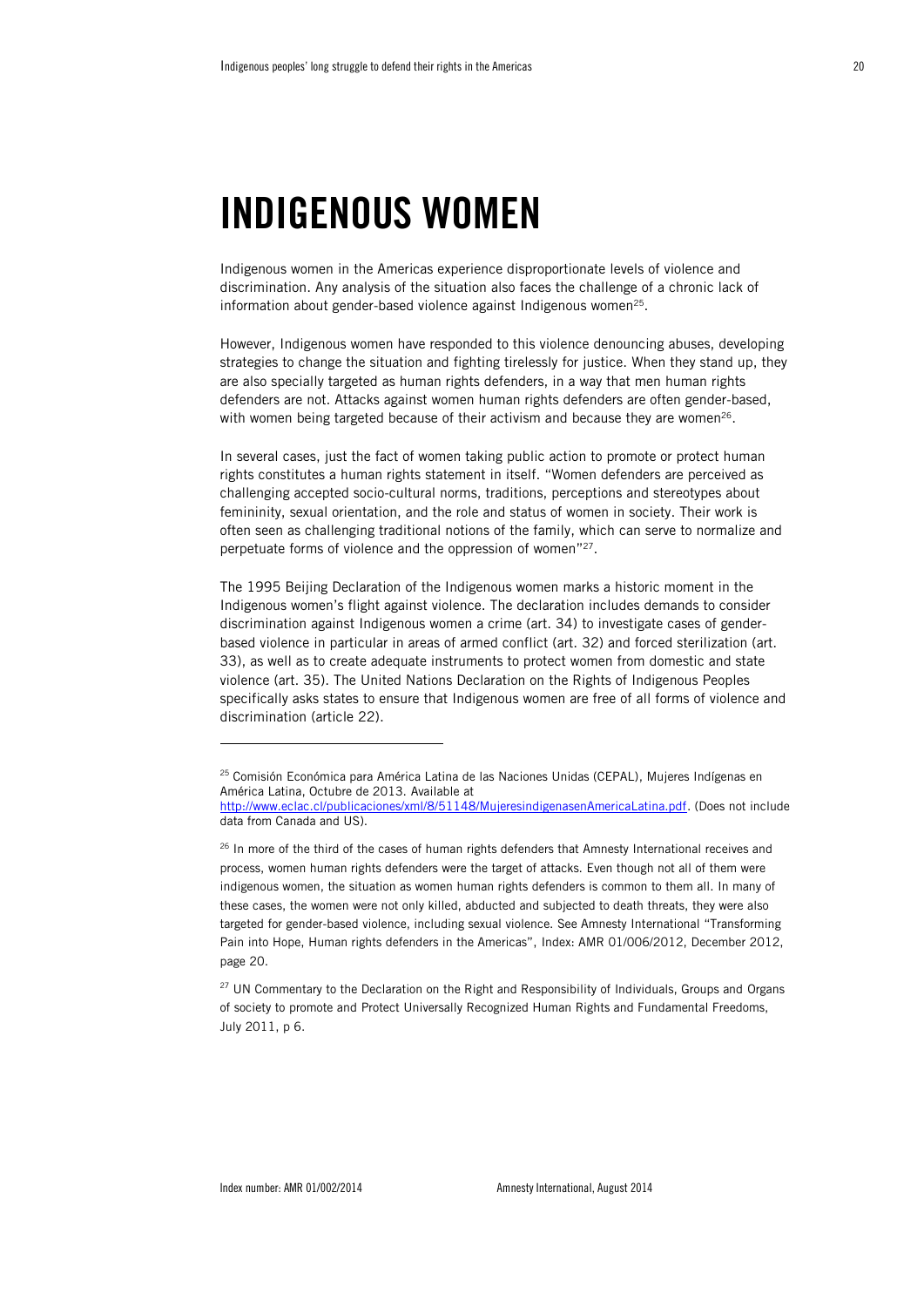## <span id="page-20-0"></span>LONG WAY TO GO: VIOLENCE AND DISCRIMINATION AGAINST INDIGENOUS WOMEN

## THREATS TO THEIR LIVES AND SAFETY OF INDIGENOUS WOMEN ARE WIDESPREAD AND SEVERE

In May this year, the national police service, the Royal Canadian Mounted Police (RCMP), issued a report stating that 1,017 Indigenous women and girls were murdered in Canada between 1980-2012, a homicide rate at least four times higher than that faced by all other women. Although this report marked the first time that either police or government in Canada had published national data breaking down the rates of violent crime by Indigenous identity, the figures confirmed something that Indigenous women in Canada have long struggled to bring to public attention: the fact that threats to their lives and safety are widespread and severe.

Ten years ago, Amnesty International published a report called *Stolen Sisters* that highlighted the role of multiple and intersecting forms of discrimination – including racism, misogyny and economic marginalization - in putting Indigenous women and girls in situations of greatly elevated risk of violence, in denying Indigenous women and girls support to escape violence, and in encouraging some men to feel that they can commit brutal acts of hatred against Indigenous women and girls with impunity. Similar concerns have also been documented by the Native Women's Association of Canada and have been repeatedly raised when Canada's human rights record is reviewed at the United Nations.

Mounting public attention to gender-based violence against Indigenous women and girls – including hundreds of vigils held across Canada every year – has led to some important reforms in how some police services handle missing persons complaints and engage with Indigenous communities. The federal government has committed some funds to initiatives such as a national missing persons database which, although not specific to Indigenous women and girls, are nonetheless important measures to increase their safety and bring perpetrators to justice.

Overall, however, police and government response remains inadequate and fragmentary. There is no comprehensive national effort to coordinate programs and initiatives, and identify and close gaps in the support and protections available to Indigenous women and girls. Despite supporting UN General Assembly resolutions calling on all countries to adopt comprehensive and adequately resourced national action plans to address violence against women, the federal government has repeatedly stated that there is no need for such a national action plan in Canada.

Amnesty International has supported calls by Indigenous women's organizations for a national public inquiry, to enable solutions already identified at the community-level to be consolidated into a national action plan and ensure greater transparency and accountability in the government response.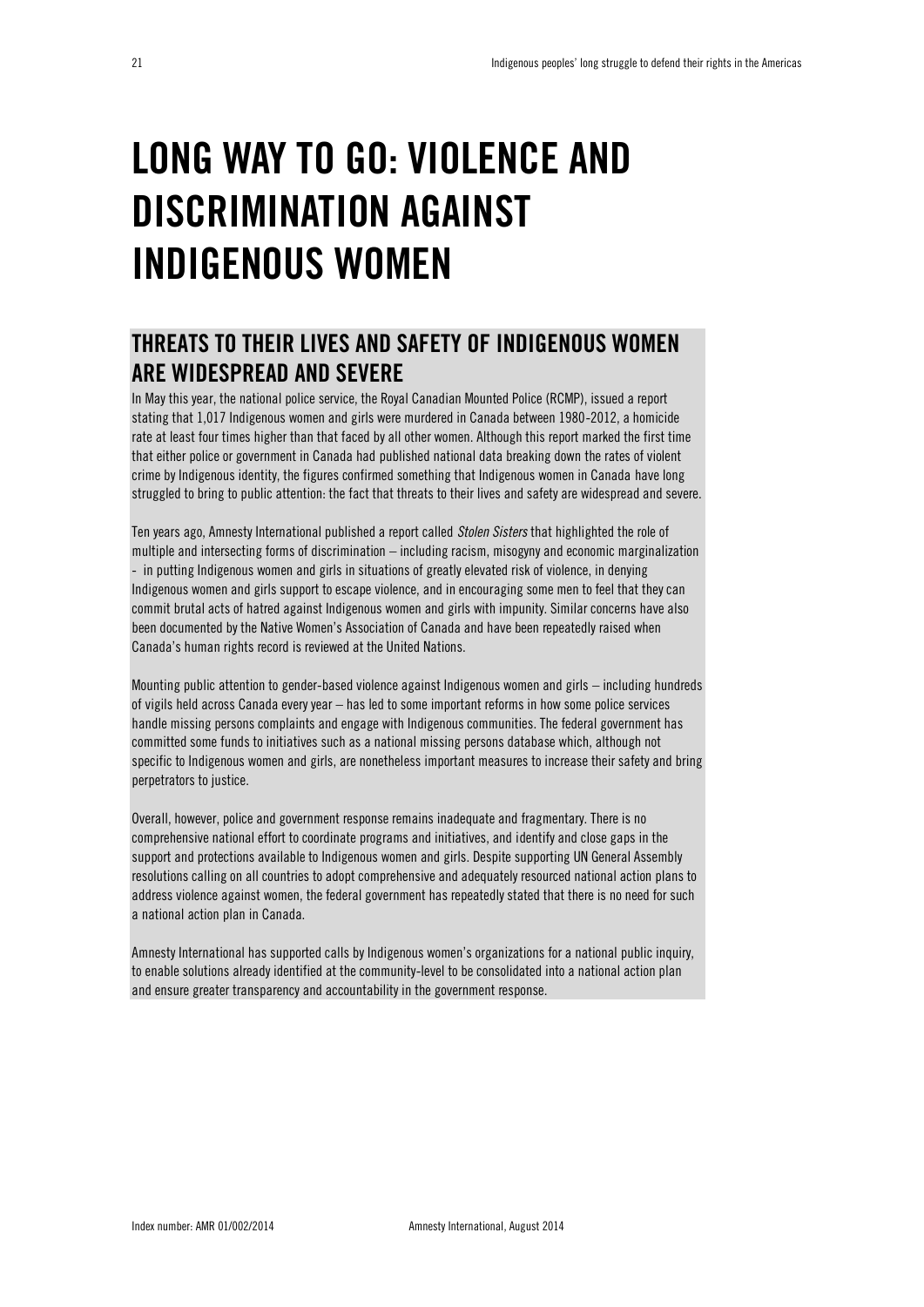## VICTIMS OF FORCED STERILIZATION DENIED JUSTICE

Over 2,000 Indigenous and peasant women living in poverty who were subjected to forced sterilization have been denied justice in Peru.

On 22 January this year, the Public Prosecutor's office in Lima closed the cases of over 2,000 poor Indigenous and campesino women who were sterilized in the 1990s without their full and informed consent. These 2,000 cases represent only a small proportion of a total of more than 200,000 women who were sterilized in the 1990s, most of them poor Indigenous and campesino women. After an investigation, which started in 2004 and lasted nearly ten years, the Public Prosecutor only filed charges against the health professionals allegedly responsible for the forced sterilization and subsequent death of María Mamérita Mestanza Chávez in 1998. No charges were filed against any of the government authorities responsible for implementing the family planning program which resulted in these sterilizations.

The fact that most women were Indigenous and living in poverty or extreme poverty is a clear example of the multiple forms of discrimination that Indigenous women have historically suffered in Peru.

## <span id="page-21-0"></span>SOME STEPS IN THE RIGHT **DIRECTION**

"When I was sexually assaulted in 2002 I did not know how far I would need to travel, I did not know what I would need to face on the path to getting justice, because I am an Indigenous woman who speaks a Me'phaa language and it is very sad to say, but in my country, since I was sexually assaulted, the government always protected those responsible", Valentina Rosendo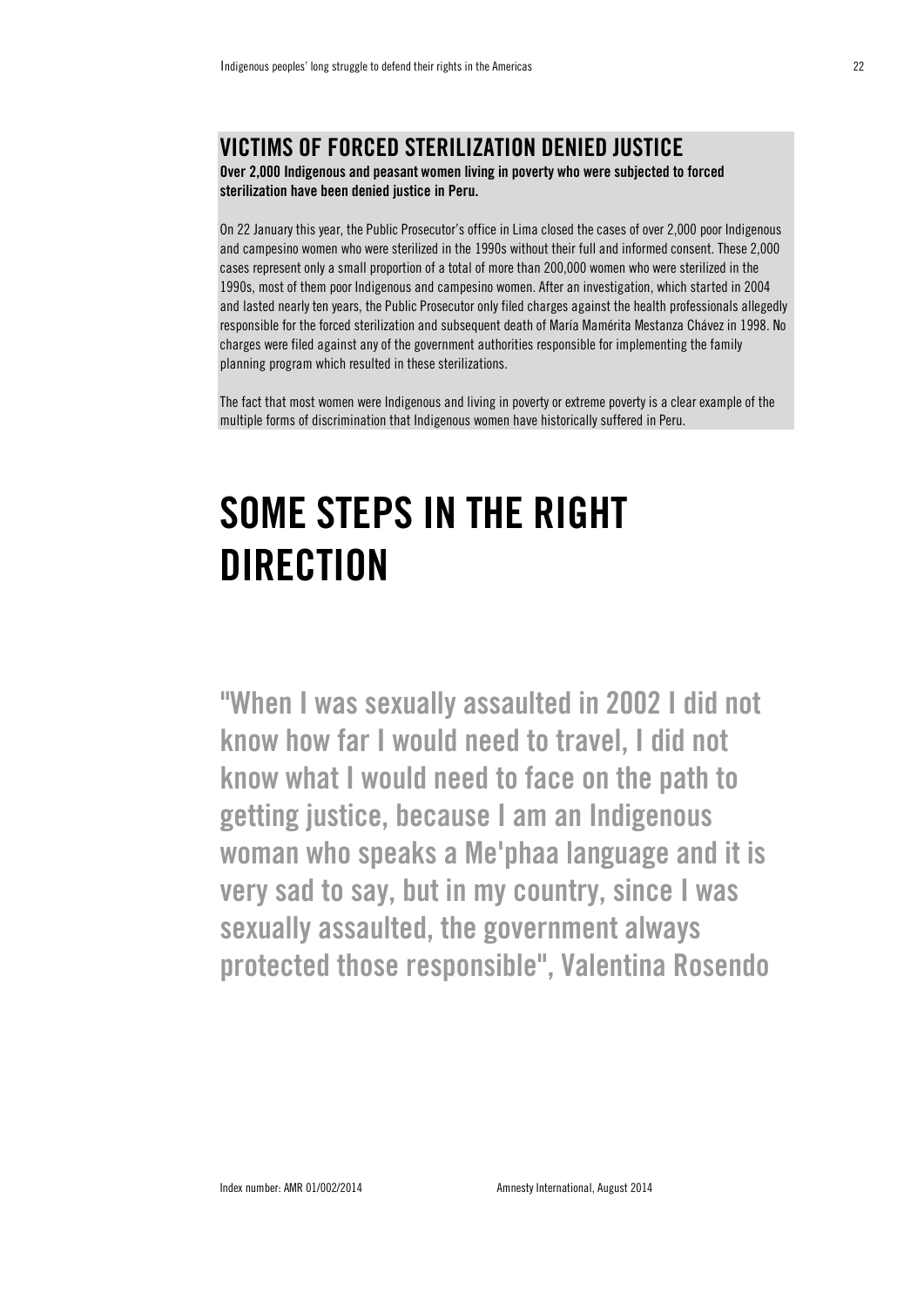## TWO INDIGENOUS WOMEN MAKE PROGRESS IN THEIR STRUGGLE AGAINST MILITARY IMPUNITY

Nearly 12 years after being beaten and raped by soldiers, two Indigenous Me'phaa women from Guerrero state, Mexico, Inés Fernández Ortega and Valentina Rosendo Cantù, are finally seeing progress in their fight for justice!

On 14 January 2014, indictments were issued against four former military officers accused of torture, including rape, and abuse of authority. They are currently in detention awaiting trial.

This step forward is a result of Mexico's obligation to comply with the 2010 judgments from the Inter-American Court of Human Rights in the cases of both women. The Court ordered a full, gender sensitive investigation into the matter by civilian authorities, reparations be paid and protection to be provided to the women, their families and human rights defenders.

"When I was told that the judgement was going to be passed I was working and I thought, I hope I have the courage to continue no matter the result. A few hours later I was told that it had gone well, that the court had ruled against Mexico. I felt that there was hope, that justice can be achieved and it is just a matter of pursuing it", Valentina Rosendo

Inés and Valentina's struggle is also bearing fruit for all victims of human rights violations committed by the armed forces. The Court also ordered Mexico to remove these kinds of cases from the military justice system, as it had established in two previous judgments. In May 2014 Congress reformed the military justice code and established that all crimes against civilians, including human rights violations, must be investigated and tried in the civilian justice system.

The arrest of four former military officers is an important milestone not only for Inés and Valentina, but for all women and girls who have been victims of sexual violence in Mexico and Central America, and in particular for Indigenous women.

## THE VIOLENCE AGAINST WOMEN ACT

Inclusive and ground breaking provision that will help Indigenous women in the USA access to justice

In the USA, Native American and Alaska Native women face complex jurisdictional issues that make protection, reporting and prosecution of domestic violence nearly impossible. The new provisions in the Violence Against Women Act will help to ensure that Tribal courts can issue and enforce protective orders to help stop domestic violence against Indigenous women and girls. This is a key point since without this ability,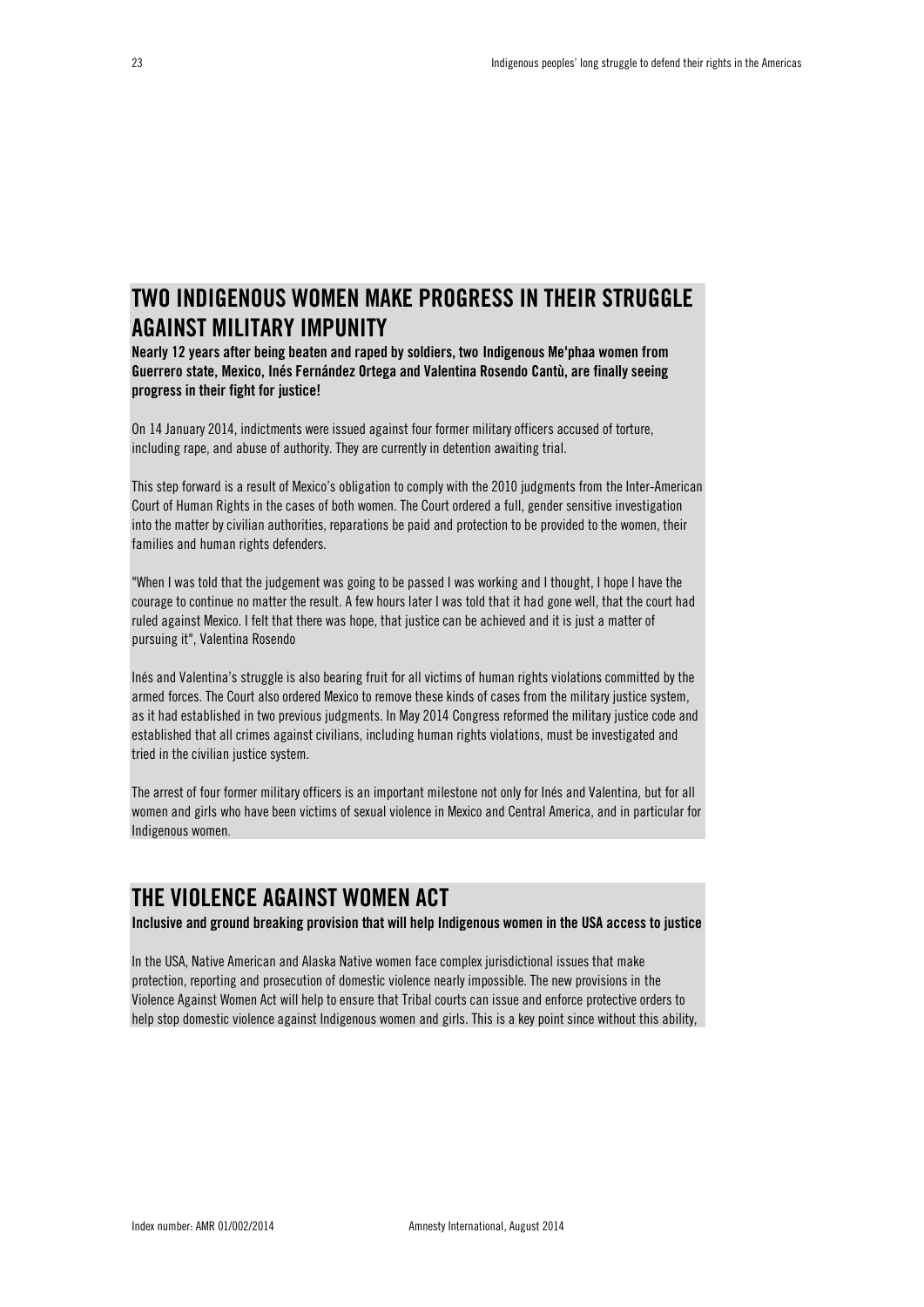Indigenous women survivors of domestic violence are too often denied the ability to hold their perpetrators accountable.

Gender based violence against women in the USA has reached epidemic proportions, especially against Native American and Alaska Native women. Data gathered by the US Department of Justice indicates that Native American and Alaska Native women are more than 2.5 times more likely to be raped or sexually assaulted than women in the USA in general. Shocking though these statistics are, it is widely believed that they do not accurately portray the extent of sexual violence against Native American and Alaska Native women.

## <span id="page-23-0"></span>**CONCLUSION**

Indigenous Peoples in the Americas continue the long struggle to have their rights respected, to defend their ancestral lands, resources, and ways of life. Indigenous men and women have raised above discrimination, attacks and injustices and stepped forward in defence of their rights, demanding from States concrete measures that protect their lives, livelihoods and territories. Indigenous men and women have demonstrated once more that they will carry on fighting until they are free from discrimination and injustice and can live a life where their human rights are respected.

As this selection of cases show, this struggle is not easy and risk free. The seriousness of the attacks against the women and men working to defend human rights in large part reflects the enormous economic and strategic interests in certain territories. Often these lands are in remote rural areas where state presence is limited or non-existent. This state vacuum is often filled by organized criminal networks, paramilitaries or economically and politically powerful private individuals and groups<sup>28</sup>.

On 9 August, UN International Day of Indigenous peoples, Amnesty International would like to add its voice to the millions of Indigenous peoples in the Americas to ensure their rights are respected. The organization calls on the region governments to:

- Enact legislation to fulfil the right to consultation and free, prior and informed consent in line with international and Inter-American human rights system standards;
- Grant concessions authorizing exploration and exploitation activities, or carry out any other development projects that can affect Indigenous peoples, only if there is proper consultation and other adequate safeguards for protection for their rights, including the right of free, prior and informed consent, according to international and inter-American standards;
- Take urgent action to resolve land disputes and ensure that Indigenous peoples are

<sup>&</sup>lt;sup>28</sup> See Amnesty International "Transforming Pain into Hope, Human rights defenders in the Americas", Index: AMR 01/006/2012, December 2012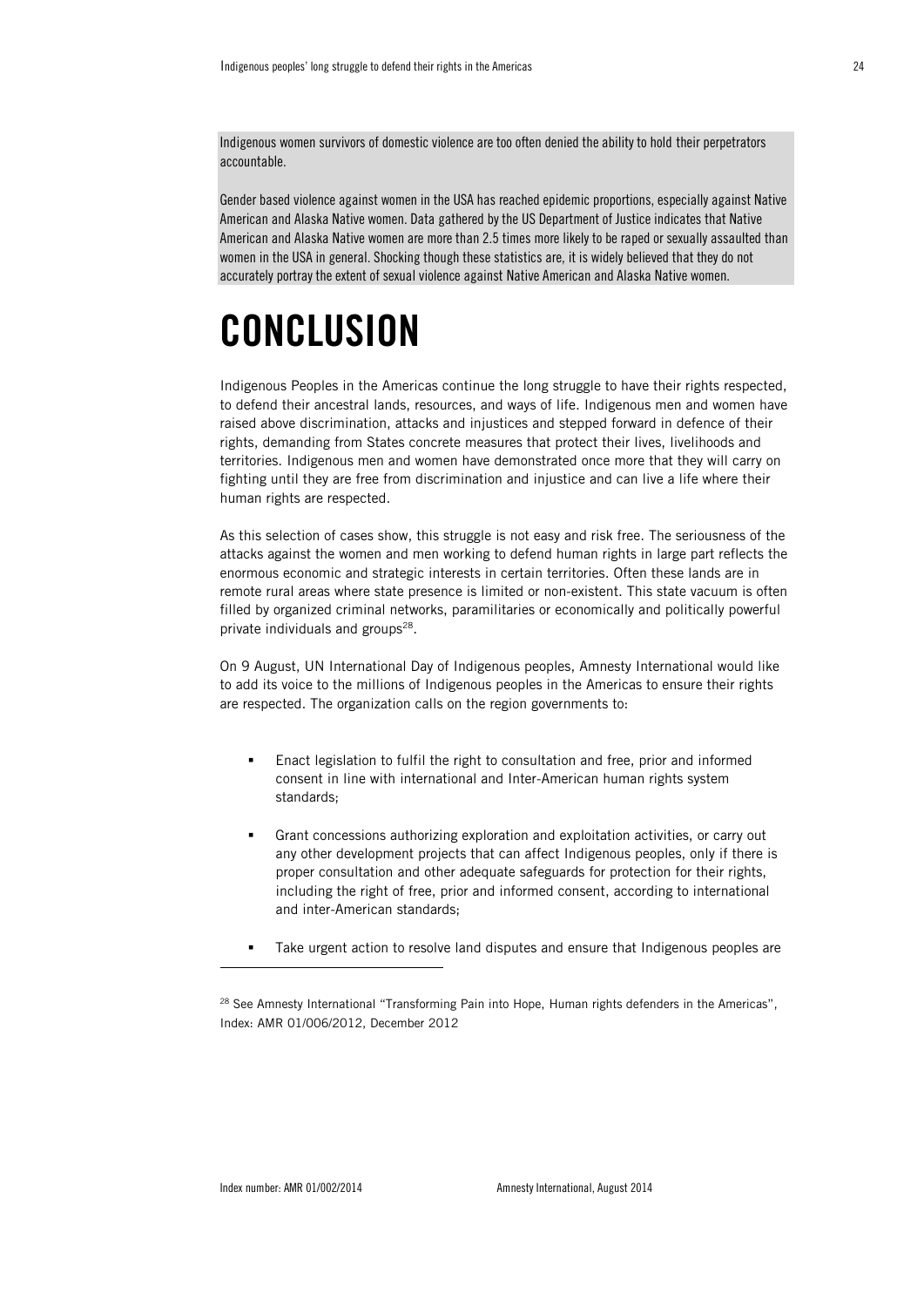not evicted from claimed lands, or impaired in the use of their traditional territories, while such disputes are unresolved;

- Create and preserve the conditions for Indigenous leaders and community members to peacefully defend their rights without fear of reprisals, especially by avoiding the improper use of the criminal justice system to discourage their work as human rights defenders;
- Create and preserve the conditions for Indigenous leaders and community members to peacefully defend their rights without fear of reprisals, especially by avoiding the improper use of the criminal justice system to discourage their work as human rights defenders;
- Bring to justice perpetrators of violence against Indigenous human rights defenders;
- Take due diligence measures to protect Indigenous women and girls from all forms of violence, including sexual violence, as well as prosecute those responsible for these abuses whether they are state or non-state actors and provide appropriate support services to the survivors;
- Challenge discriminatory attitudes against Indigenous peoples and gendered discriminatory attitudes against Indigenous women and girls that causes or condones violence against them;
- Take measures to fully implement the rights enshrined in the United Nations Declarations on the Rights of Indigenous Peoples.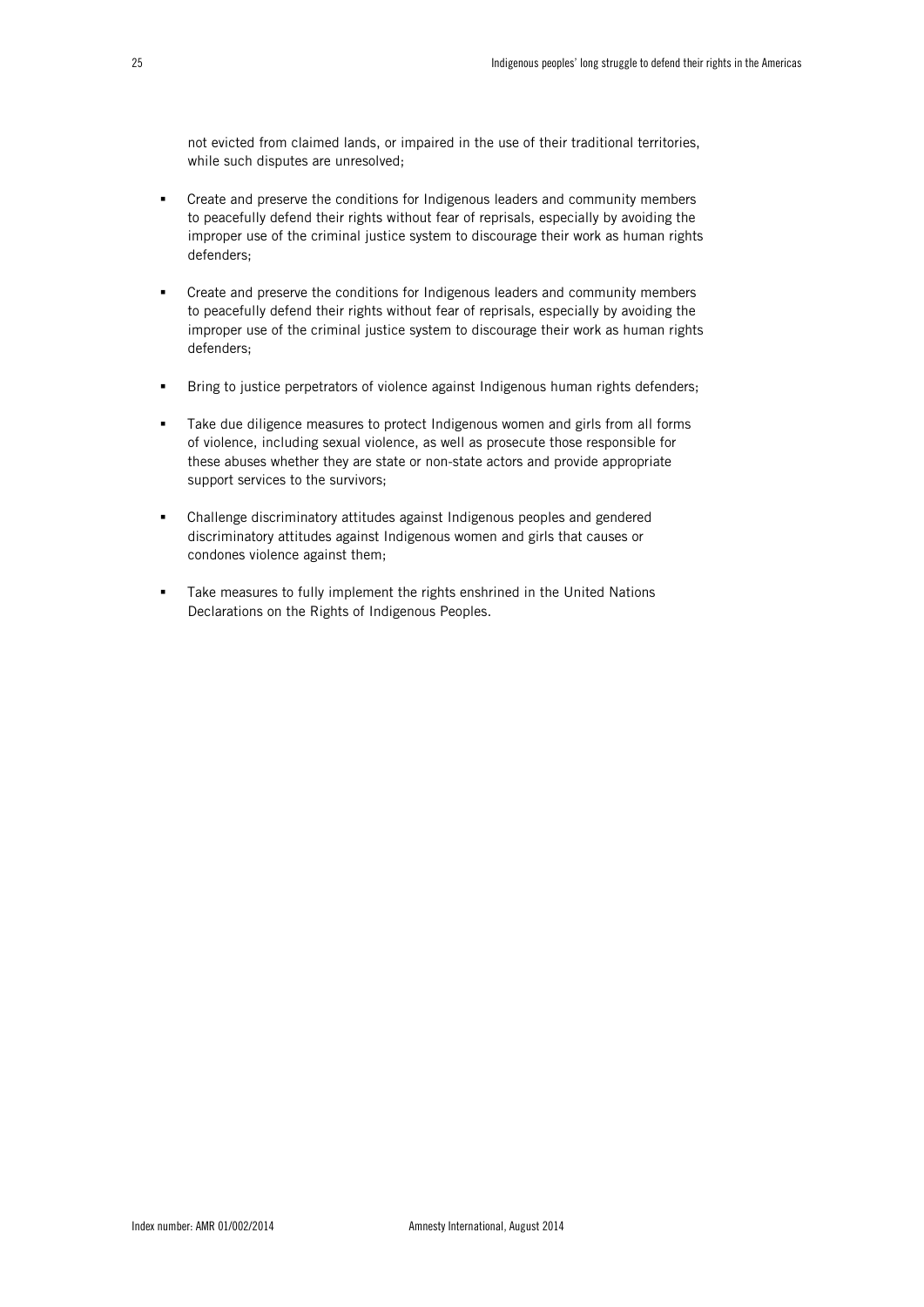## <span id="page-25-0"></span>ANNEX I: MORE INFORMATION

## REGIONAL

Americas: Transforming pain into hope: Human rights defenders in the Americas Report: AMR 01/006/2012; Date Published: 7 December 2012 http://www.amnesty.org/en/library/info/AMR01/006/2012/en

#### Americas: Right to consultation and consent of Indigenous peoples in the Americas.

AMR 01/007/2012, 27 August 2012 http://www.amnesty.org/en/library/info/AMR01/007/2012/en

#### Americas: Governments prioritize profit over Indigenous peoples' rights AMR 01/005/2012

http://www.amnesty.org/en/news/americas-governments-prioritize-profit-overindigenous-peoples-rights-2012-08-08

Americas: Governments must stop imposing development projects on Indigenous peoples' territories <http://www.amnesty.org/en/library/info/AMR01/005/2012/en>

Americas: Connecting the Americas: Prosperity with respect for human rights, AMR 01/001/2012 <http://www.amnesty.org/en/library/info/AMR01/001/2012/en>

#### Americas: Sacrificing rights in the name of development: Indigenous peoples under threat in the Americas AMR 01/001/2011 http://www.amnesty.org/en/library/info/AMR01/001/2011/en

### ARGENTINA

Argentina: The time has come to respect the rights of La Primavera Indigenous community Urgent action: AMR 13/002/2012 http://www.amnesty.org/en/library/info/AMR13/002/2012/en

### BOLIVIA

Bolivia: Use of excessive force must be investigated Public statement: AMR 18/002/2011; Date Published: 27 September 2011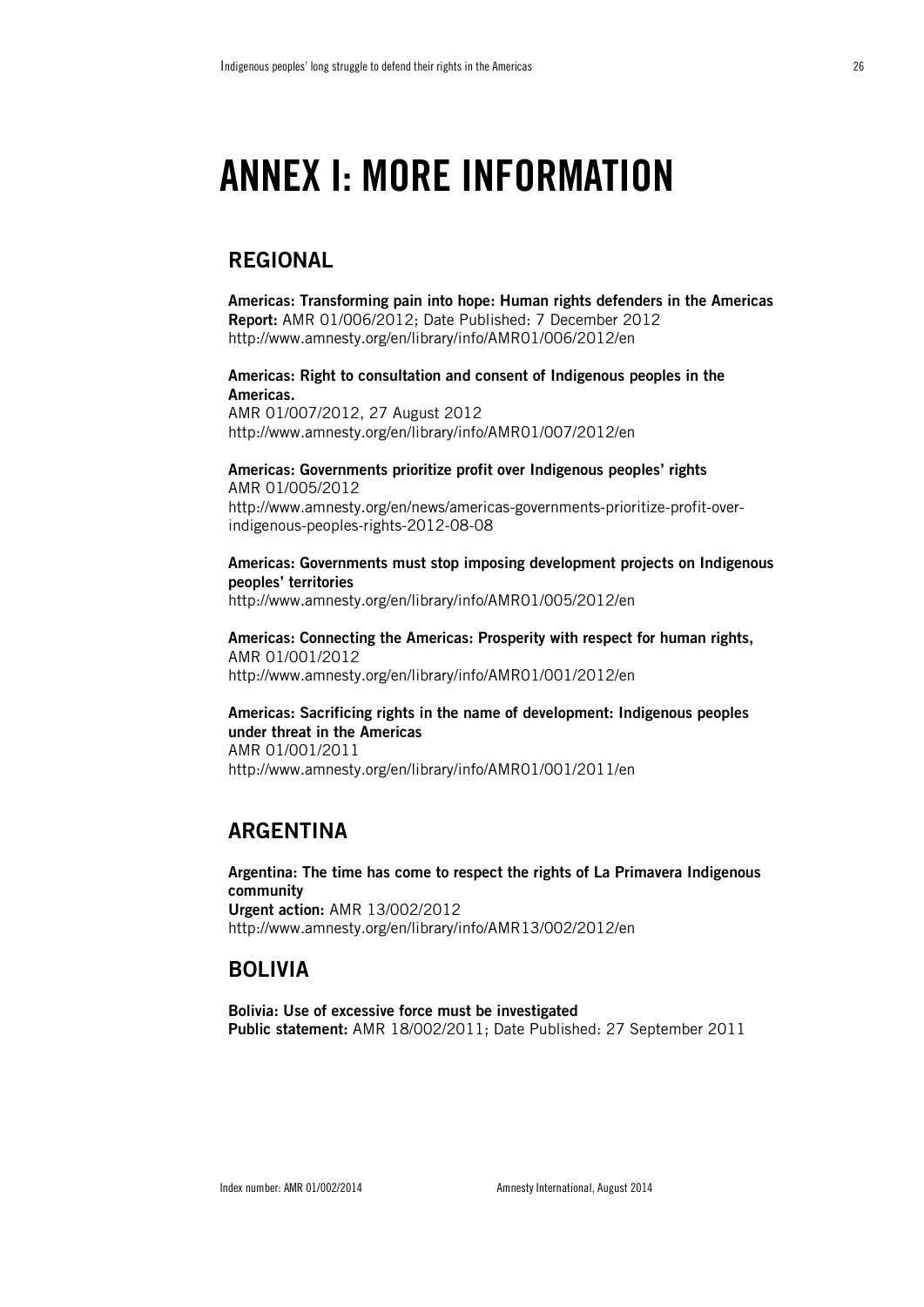http://www.amnesty.org/en/library/info/AMR18/002/2011/en

#### BRAZIL

#### Brazil: Indigenous people threatened in Brazil

Urgent Action: AMR 19/008/2013; Date Published: 23 September 2013 http://www.amnesty.org/en/library/info/AMR19/008/2013/en

#### Ending police impunity and promoting Indigenous Peoples' rights must Be Brazil's priorities

Press release: PRE 01/409/2013; 9 August 2013 [http://www.amnesty.org/en/news/ending-impunity-and-promoting-rights-indigenous](http://www.amnesty.org/en/news/ending-impunity-and-promoting-rights-indigenous-)peoples-must-be-brazil-s-priorities-2013-08-09

#### Brazil: Indigenous community attacked, threatened

Urgent action: AMR 19/010/2012; Date Published: 16 August 2012 http://www.amnesty.org/en/library/info/AMR19/010/2012/en

#### Brazil: Further information: Indigenous community have days to leave land

Urgent Action; AMR 19/003/2012; Date Published: 1 February 2012 http://www.amnesty.org/en/library/info/AMR19/003/2012/en

#### Brazil: Further information: Community get temporary reprieve

Urgent Action: AMR 19/004/2012; Date Published: 15 February 2012 <http://www.amnesty.org/en/library/info/AMR19/004/2012/en>

#### Brazil: Further information: Eviction order suspended

Urgent Action: AMR 19/006/2012; Date Published: 11 April 2012 http://www.amnesty.org/en/library/info/AMR19/006/2012/en

#### Brazil: Indigenous community faces eviction

Urgent Action: AMR 19/016/2012; Date Published: 26 October 2012 http://www.amnesty.org/en/library/info/AMR19/016/2012/en

Brazil: Further information: Indigenous community still at risk Urgent Action: AMR 19/017/2012; 1 November 2012 http://www.amnesty.org/en/library/info/AMR19/017/2012/en

#### CANADA

Canada's response to the UPR: A lost opportunity for progress and leadership Briefing: AMR 20/002/2013; Date Published: 19 September 2013 http://www.amnesty.org/en/library/info/AMR20/002/2013/en

Canada: Human rights abuses prevalent among vulnerable groups: Amnesty International Submission to the UN Universal Periodic Review Briefing: AMR 20/008/2012; Date Published: 31 October 2012 http://www.amnesty.org/en/library/info/AMR20/008/2012/en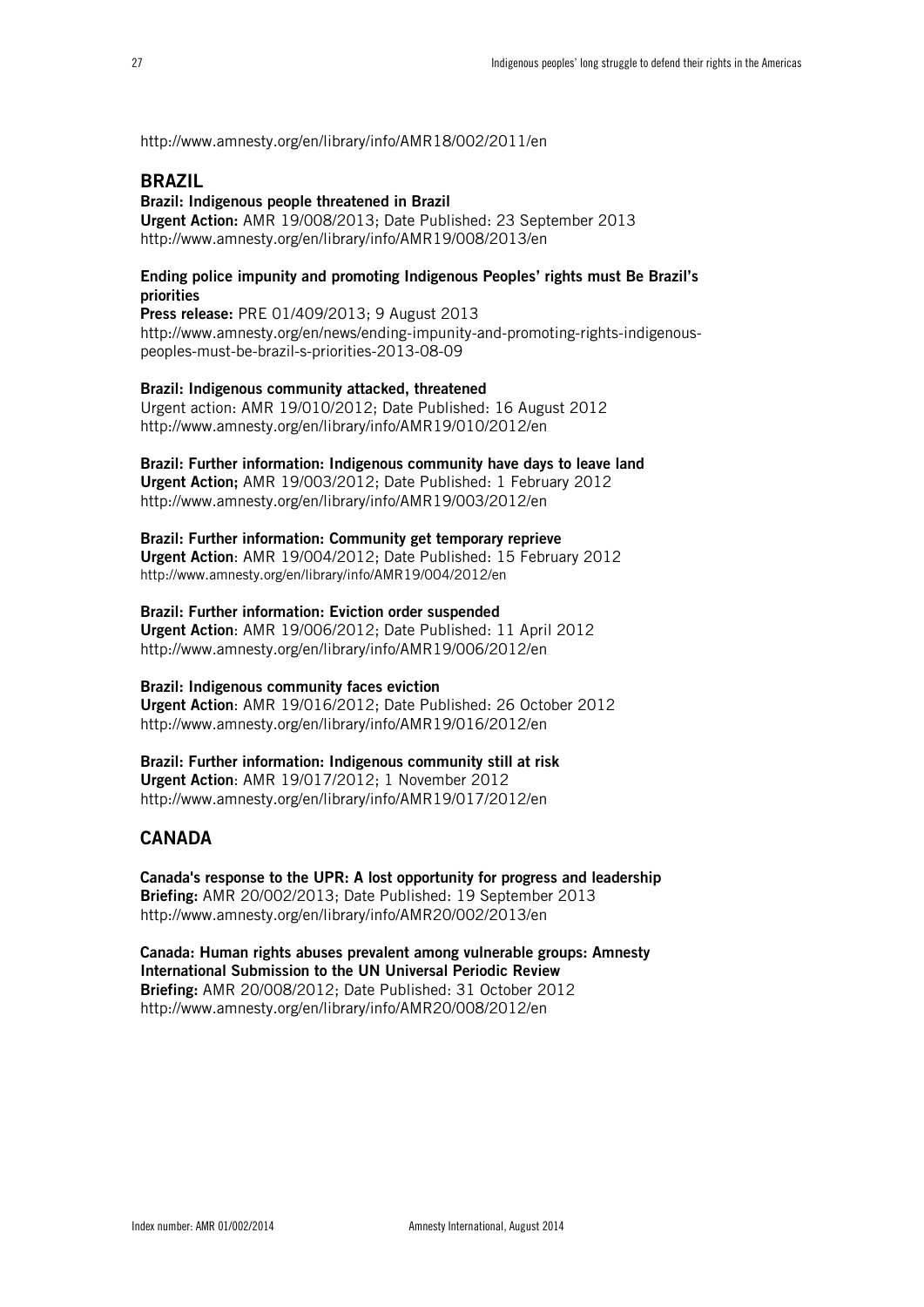Canada: Briefing to the UN Committee on the Rights of the Child: 61st Session Briefing: AMR 20/006/2012; Date Published: 12 September 2012 http://www.amnesty.org/en/library/info/AMR20/006/2012/en

Canada: Briefing to the UN Committee against Torture: a summary Briefing: AMR 20/005/2012; Date Published: 1 May 2012 http://www.amnesty.org/en/library/info/AMR20/005/2012/en

Canada: Briefing to the UN Committee against Torture, 48th Session, May 2012 Briefing: AMR 20/004/2012; Date Published: 4 April 2012 http://www.amnesty.org/en/library/info/AMR20/004/2012/en

Canada: Summary of recommendations from AI briefing to the UN Committee on the Elimination of Racial Discrimination Briefing: AMR 20/003/2012; Date Published: 21 February 2012

http://www.amnesty.org/en/library/info/AMR20/003/2012/en

Canada: Amicus Curiae: Case of the Hul'qumi'num Treaty Group v. Canada: Submitted before the Inter-American Commission on Human Rights Briefing: AMR 20/001/2011; Date Published: 1 August 2011 http://www.amnesty.org/en/library/info/AMR20/001/2011/en

#### COLOMBIA

Colombia: Threats made against Indigenous defenders Urgent action: AMR 23/018/2014; Date Published: 9 May 2014 http://www.amnesty.org/en/library/info/AMR23/018/2014/en

#### Colombia: Open letter to Presidential candidates. Putting human rights at the heart of the election campaign

AMR 23/014/2014; Date Published: 30 April 2014 http://www.amnesty.org/en/library/info/AMR23/014/2014/en

#### Colombia: The Human Rights Situation in Colombia: Amnesty International's written statement to the 25th session of the UN Human Rights Council (3-28 March 2014)

Written statement: AMR 23/008/2014; Date Published: 13 February 2014 http://www.amnesty.org/en/library/info/AMR23/008/2014/en

#### Colombia: Two Indigenous leaders killed, third at risk

Urgent action: AMR 23/001/2014; Date Published: 17 January 2014 http://www.amnesty.org/en/library/info/AMR23/001/2014/en

Colombia: Paramilitary group threatens indigenous protesters with social cleansing Press Release: PRE 01/555/2013; 21 October 2013 http://www.amnesty.org/en/news/colombia-paramilitary-group-threatensindigenous-protesters-social-cleansing-2013-10-21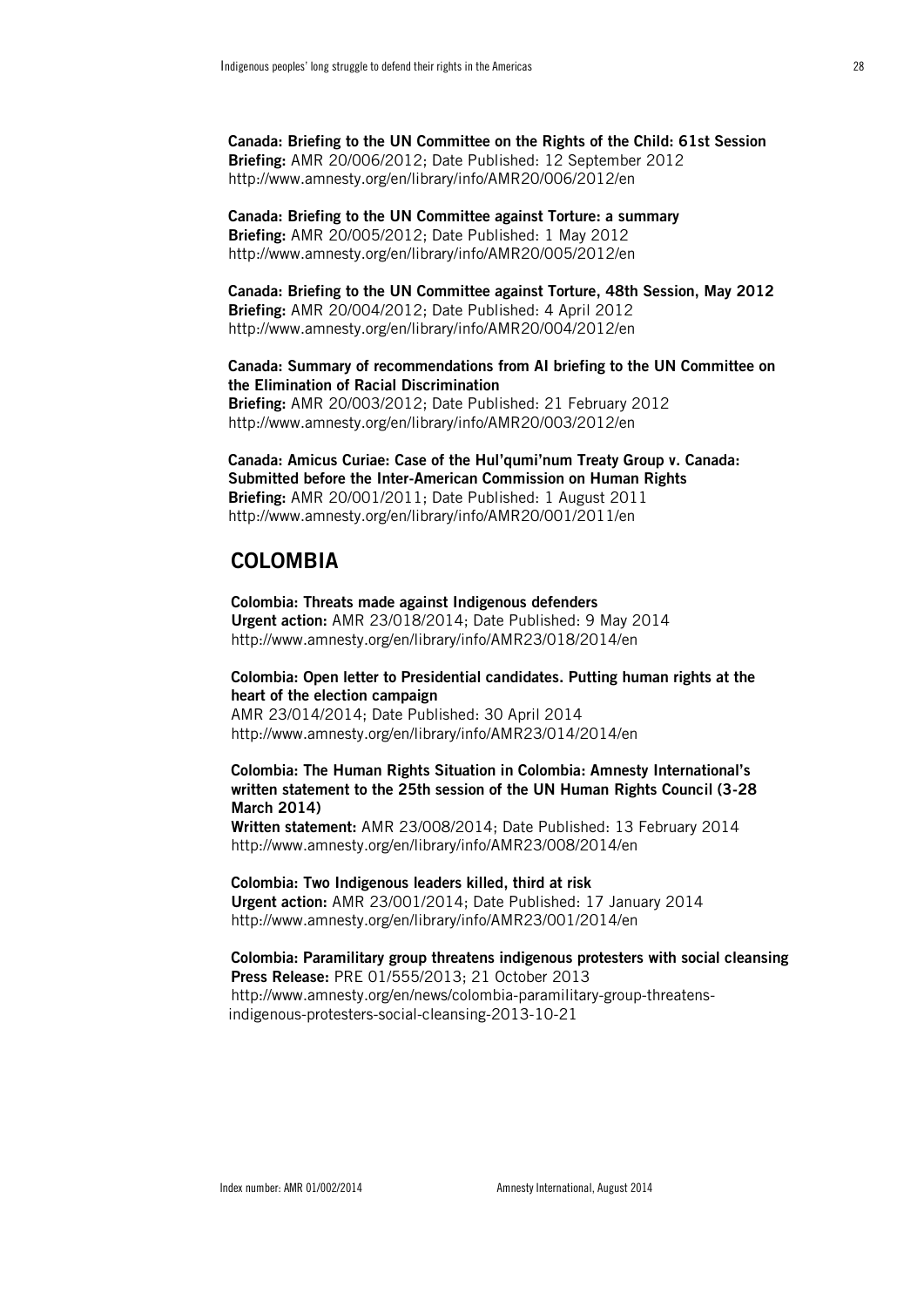#### Colombia: Indigenous activists threatened

Urgent action: AMR 23/047/2013; Date Published: 21 October 2013 http://www.amnesty.org/en/library/info/AMR23/047/2013/en

#### Colombia: Attempt on life of indigenous rights defender

Urgent action: AMR 23/021/2013; Date Published: 16 May 2013 http://www.amnesty.org/en/library/info/AMR23/021/2013/en

Colombia: The Human Rights Situation in Colombia: Amnesty International's written statement to the 22nd session of the UN Human Rights Council Public statement: AMR 23/011/2013; Date Published: 25 February 2013 http://www.amnesty.org/en/library/info/AMR23/011/2013/en

Colombia: Impunity perpetuates ongoing human rights violations: Amnesty International submission to the UN Universal Periodic Review Briefing: AMR 23/005/2013; Date Published: 14 February 2013

#### Colombia: Hidden from justice: Impunity for conflict-related sexual violence, a follow-up report

Report: AMR 23/031/2012; Date Published: 4 October 2012 http://www.amnesty.org/en/library/info/AMR23/031/2012/en

Colombia: The Victims and Land Restitution Law: An Amnesty International analysis Report: AMR 23/018/2012; Date Published: 17 April 2012 http://www.amnesty.org/en/library/info/AMR23/018/2012/en

## ECUADOR

#### Ecuador: Ecuadorian police shut down NGO

Urgent Action; AMR 28/003/2013; Date Published: 6 December 2013 http://www.amnesty.org/en/library/info/AMR28/003/2013/en

Ecuador: One year after decisive ruling, Sarayaku people struggle goes on Press Release; PRE 01/365/2013; 25 July 2013 http://www.amnesty.org/en/for-media/press-releases/ecuador-one-year-afterdecisive-ruling-sarayaku-people-struggle-goes-2013-0

Ecuador: Case sets poor precedent for the right to protest Public statement; AMR 28/001/2013; Date Published: 6 February 2013 http://www.amnesty.org/en/library/info/AMR28/001/2013/en

Ecuador: Amnesty International urges for a meaningful consultation with Indigenous peoples and expresses concern about unfounded prosecutions Public statement; AMR 28/006/2012; Date Published: 19 September 2012 http://www.amnesty.org/en/library/info/AMR28/006/2012/en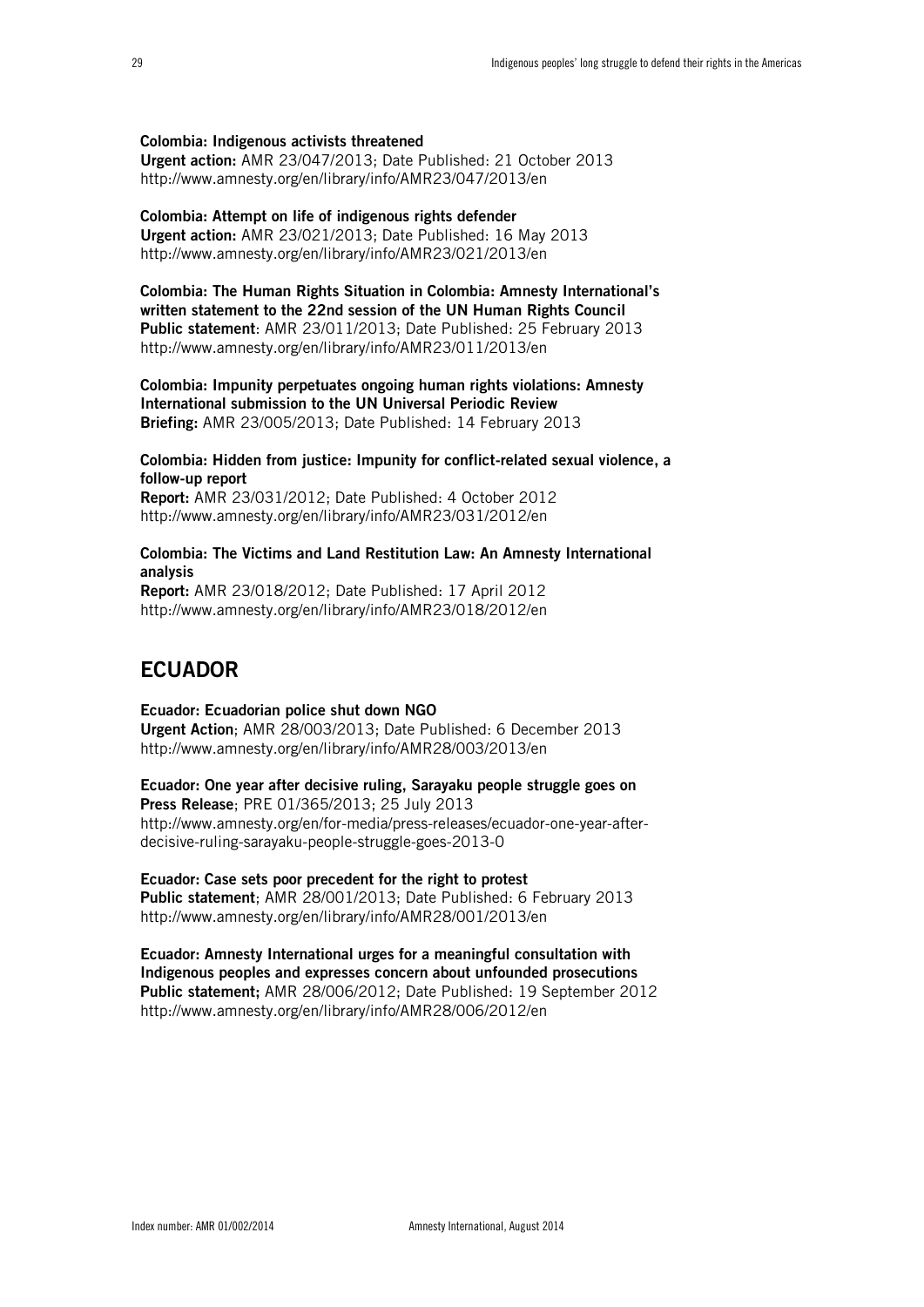#### Ecuador: 'So that no one can demand anything': Criminalizing the right to protest in Ecuador?

Report; AMR 28/002/2012 Date Published: 17 July 2012 http://www.amnesty.org/en/library/info/AMR28/002/2012/en

## GUATEMALA

#### Guatemala slipping back into impunity on anniversary of overturned genocide conviction

Press Release 20 May 2014 http://www.amnesty.org/en/news/guatemala-slipping-back-impunity-anniversaryoverturned-genocide-conviction-2014-05-19

#### Guatemala: Amnesty for former dictator would give green light to genocide

Press release: PRE 01/566/2013; 24 October 2013 http://www.amnesty.org/en/for-media/press-releases/guatemala-amnesty-formerdictator-would-give-green-light-genocide-2013-10-2

#### Guatemala overturns historic genocide conviction

Press Release: PRE 01/238/2013; 21 May 2013 http://www.amnesty.org/en/news/guatemala-overtuns-historic-genocide-conviction-2013-05-21

#### Historic conviction brings long-awaited justice in Guatemala

Press release: PRE 01/229/2013; 10 May 2013 http://www.amnesty.org/en/news/historic-conviction-brings-long-awaited-justiceguatemala-2013-05-10

#### Guatemala: Scrapping genocide trial would strengthen impunity

Press release: PRE 01/191/2013; 19 April 2013 http://www.amnesty.org/en/news/guatemala-scrapping-genocide-trial-wouldstrengthen-impunity-2013-04-19

#### Guatemala: Fears for safety of leaders in Guatemala

Urgent action: AMR 34/003/2013; Date Published: 19 March 2013 http://www.amnesty.org/en/library/info/AMR34/003/2013/en

#### Guatemala: First trial of former head of state offers hope of justice Press release: PRE 01/134/2013; 19 March 2013

http://www.amnesty.org/en/news/guatemala-first-trial-former-head-state-offershope-justice-2013-03-19

#### Guatemala: Members of indigenous organisation attacked

Urgent action: AMR 34/005/2012; Date Published: 10 July 2012 http://www.amnesty.org/en/library/info/AMR34/005/2012/en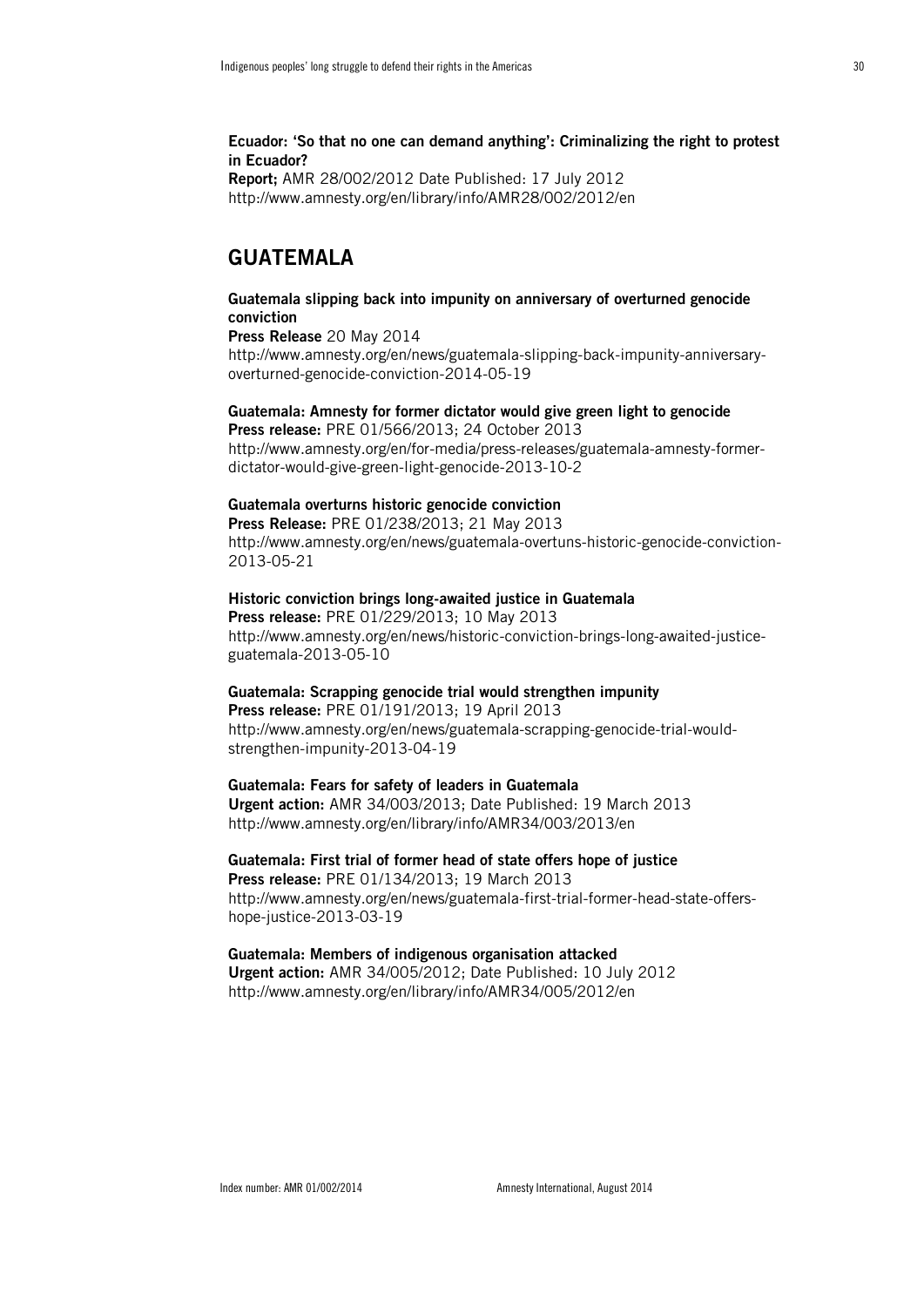Guatemala: Impunity, insecurity and discrimination: Amnesty International submission to the UN Universal Periodic Review Briefing: AMR 34/004/2012; Date Published: 1 April 2012 http://www.amnesty.org/en/library/info/AMR34/004/2012/en

Guatemala: Submission to UN Human Rights Committee: For the 104th session of the Human Rights Committee (12 - 30 March 2012) Briefing: AMR 34/001/2012; Date Published: 21 February 2012 http://www.amnesty.org/en/library/info/AMR34/001/2012/en

## HONDURAS

Honduras: Afro-descendant community at risk in Honduras Urgent action: AMR 37/009/2014; Date published: 22 July 2014 http://www.amnesty.org/en/library/info/AMR37/009/2014/en

Honduras: Open letter to the presidential candidates in the Republic of Honduras AMR 37/014/2013; Date Published: 4 November 2013 http://www.amnesty.org/en/library/info/AMR37/014/2013/en

Honduras: Further information: Indigenous leaders continue to be targeted Urgent action: AMR 37/013/2013; Date Published: 4 October 2013 http://www.amnesty.org/en/library/info/AMR37/013/2013/en

Honduras: Indigenous leaders face unjust charges Urgent action: AMR 37/012/2013; Date Published: 12 September 2013 http://www.amnesty.org/en/library/info/AMR37/012/2013/en

#### Honduras: Army fires on protesters in Honduras

Urgent action: AMR 37/006/2013; Date Published: 23 July 2013 http://www.amnesty.org/en/library/info/AMR37/006/2013/en

## **MEXICO**

Mexico: Indigenous land activists threatened Urgent action: AMR 41/007/2014; Date Published: 6 March 2014 http://www.amnesty.org/en/library/info/AMR41/007/2014/en

#### Mexico: Human rights challenges facing Mexico: Amnesty International memorandum to President Enrique Peña Nieto

Briefing: AMR 41/004/2014; Date Published: 18 February 2014 http://www.amnesty.org/en/library/info/AMR41/004/2014/en

Mexico: The trial of four army personnel regarding the case of Valentina Rosendo and Inés Fernández is a positive development Public statement: AMR 41/001/2014; Date Published: 13 January 2014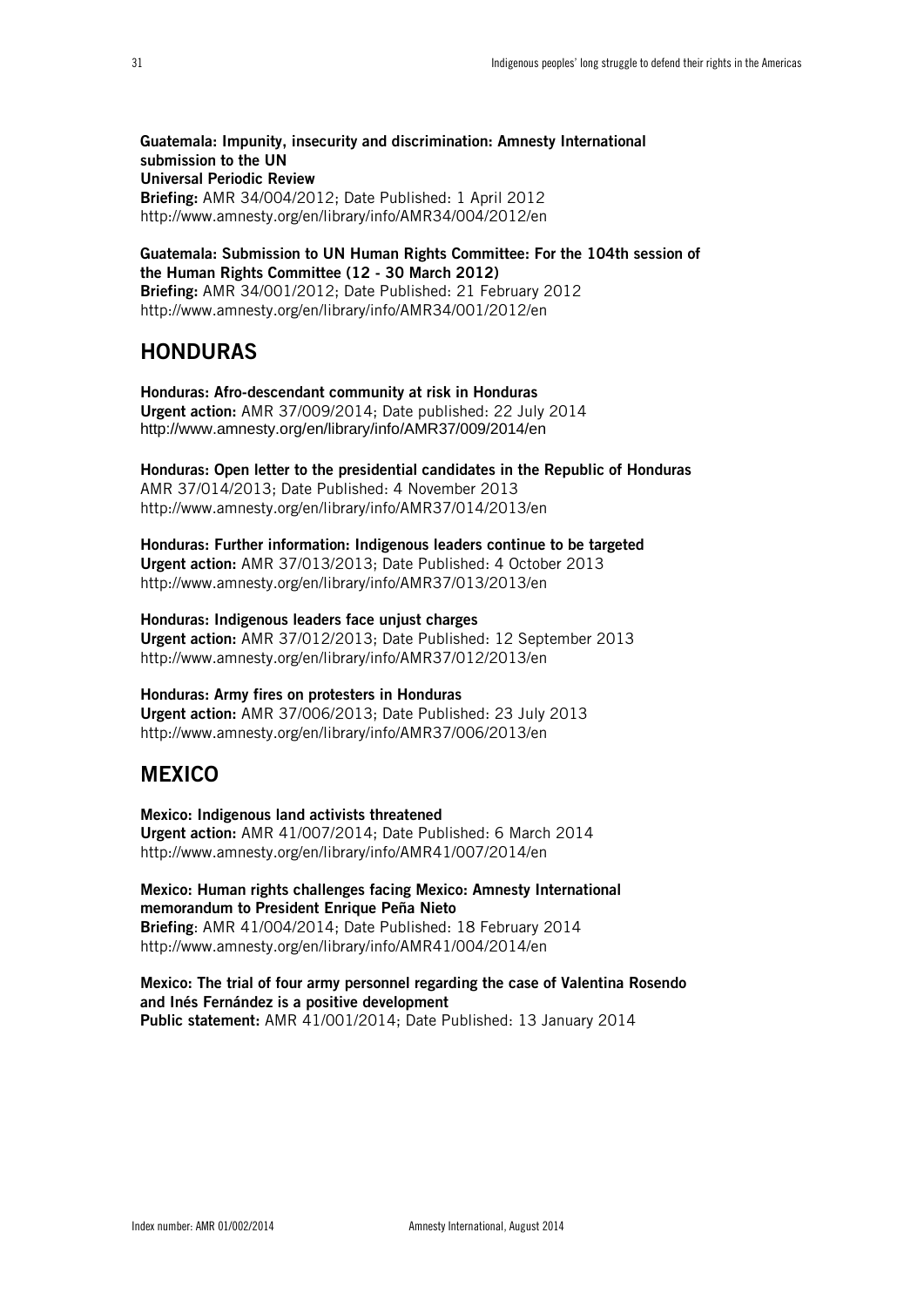http://www.amnesty.org/en/library/info/AMR41/001/2014/en

#### Mexico: A complete review of unfair trials needed after Indigenous teacher pardoned

Press release: PRE 01/580/2013; 30 October 2013 http://www.amnesty.org/en/news/mexico-complete-review-unfair-trials-needed-afterindigenous-teacher-pardoned-2013-10-30

Mexico: Government's fine words on human rights defy reality Press release: PRE 01/554/2013 http://www.amnesty.org/en/news/mexico-government-s-fine-words-human-rights-

defy-reality-2013-10-22

Mexico's report to the Human Rights Council for the Universal Periodic Review demonstrates its failure to act on the Council's recommendations Briefing: AMR 41/067/2013; Date Published: 18 October 2013 http://www.amnesty.org/en/library/info/AMR41/067/2013/en

Mexico: The federal authorities must immediately release Alberto Patishtán Public statement: AMR 41/064/2013; Date Published: 1 October 2013 http://www.amnesty.org/en/library/info/AMR41/064/2013/en

Mexico: Human rights defender killed, family at risk Urgent action: AMR 41/043/2013; Date Published: 25 July 2013 http://www.amnesty.org/en/library/info/AMR41/043/2013/en

Mexico: Letter to the Presidents of Mexico and USA Open letter: AMR 41/020/2013; Date Published: 30 April 2013 http://www.amnesty.org/en/library/info/AMR41/020/2013/en

Mexico: Further information: Threats due to wind farm opposition continue Urgent action: AMR 41/016/2013; Date Published: 5 April 2013 http://www.amnesty.org/en/library/info/AMR41/016/2013/en

Mexico: Activist receives death threat: Filiberto Vicente Aquino Urgent action: AMR 41/013/2013; Date Published: 27 March 2013 <http://www.amnesty.org/en/library/info/AMR41/013/2013/en>

Mexico: Community activists in Mexico receive threats Urgent action: AMR 41/004/2013; Date Published: 5 February 2013 http://www.amnesty.org/en/library/info/AMR41/004/2013/en

Mexico: Open letter to the President concerning human rights Open letter: AMR 41/078/2012; Date Published: 18 December 2012 <http://www.amnesty.org/en/library/info/AMR41/078/2012/en>

Mexico: Briefing to the UN Committee on the Elimination of Discrimination Against Women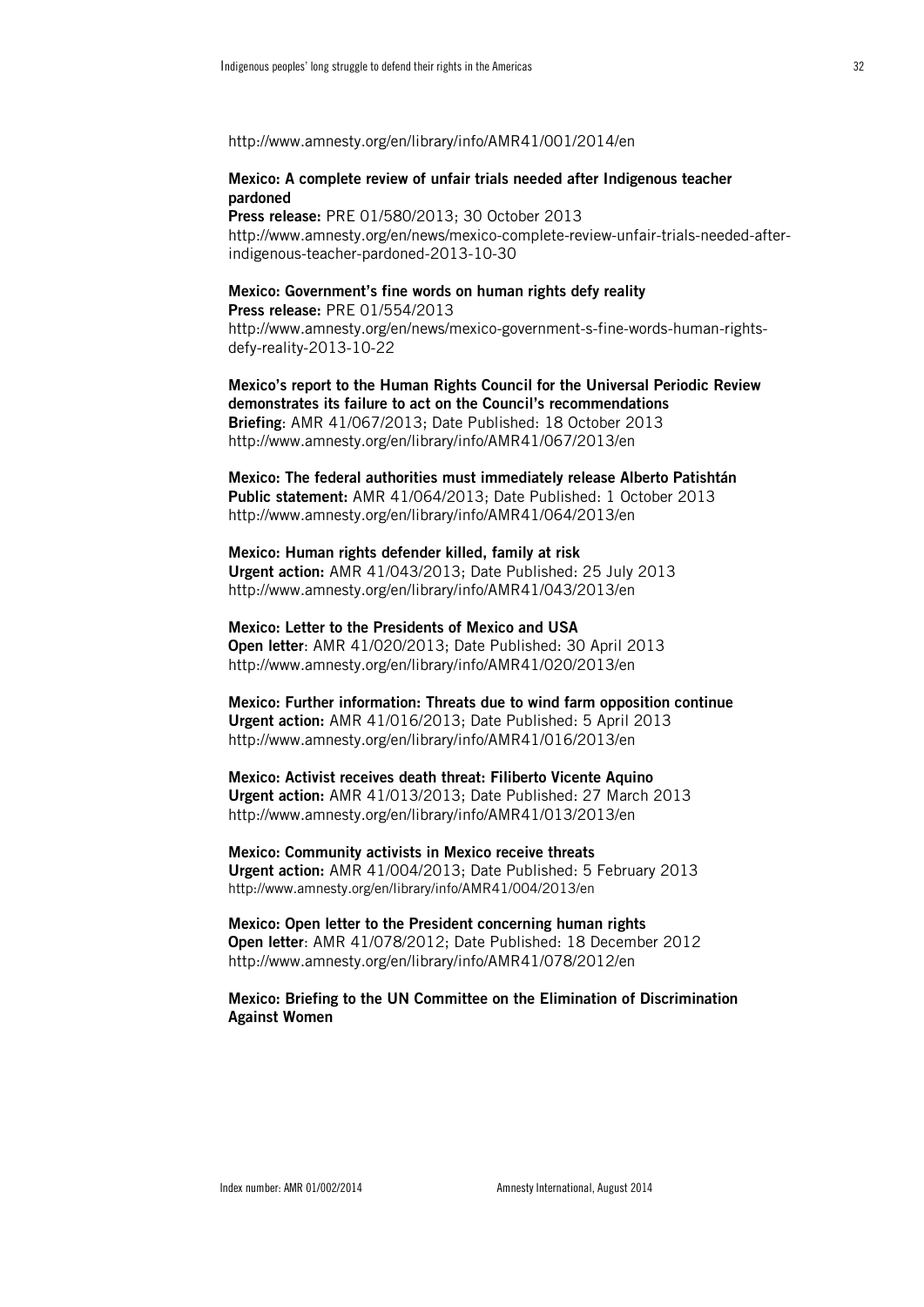Briefing: AMR 41/041/2012; Date Published: 6 July 2012 http://www.amnesty.org/en/library/info/AMR41/041/2012/en

#### Indigenous community threatened in Mexico

Urgent action: AMR 41/039/2012; Date Published: 1 June 2012 http://www.amnesty.org/en/library/info/AMR41/039/2012/en

#### Mexico: Documentation of the case of José Ramón Aniceto Gómez and Pascual Agustín Cruz – Prisoners of conscience

Briefing: AMR 41/035/2012; Date Published: 25 May 2012 <http://www.amnesty.org/en/library/info/AMR41/035/2012/en>

#### Mexico: Human rights must be at the heart of the electoral agenda

Open letter: AMR 41/036/2012; Date Published: 25 May 2012 <http://www.amnesty.org/en/library/info/AMR41/036/2012/en>

#### Mexico: Further information: Indigenous activist freed but still at risk: Maximino García Catarino

Urgent action: AMR 41/021/2012; Date Published: 23 March 2012 http://www.amnesty.org/en/library/info/AMR41/021/2012/en

#### Mexico: Indigenous people attacked, threatened

Urgent action: AMR 41/020/2012; Date Published: 20 March 2012 <http://www.amnesty.org/en/library/info/AMR41/020/2012/en>

#### Mexico: Further information: Indigenous rights activist facing unfair trial: Maximino García Catarino

Urgent action: AMR 41/019/2012; Date Published: 12 March 2012 http://www.amnesty.org/en/library/info/AMR41/019/2012/en

#### Mexico: Soldiers threaten murder victim's relatives

Urgent action: AMR 41/014/2012; Date Published: 29 February 2012 http://www.amnesty.org/en/library/info/AMR41/014/2012/en

#### Mexico: Indigenous rights activist facing unfair trial: Maximino García Catarino Urgent action: AMR 41/007/2012; Date Published: 25 January 2012 http://www.amnesty.org/en/library/info/AMR41/007/2012/en

#### Mexico: Briefing to the UN Committee on the Elimination of Racial Discrimination: 80th Session, February 2012

Briefing: AMR 41/081/2011; Date Published: 1 December 2011 http://www.amnesty.org/en/library/info/AMR41/081/2011/en

#### PANAMA

#### Panama: Fears for protestors after two killed

Urgent action: AMR 44/001/2012: Date Published: 7 February 2012 http://www.amnesty.org/en/library/info/AMR44/001/2012/en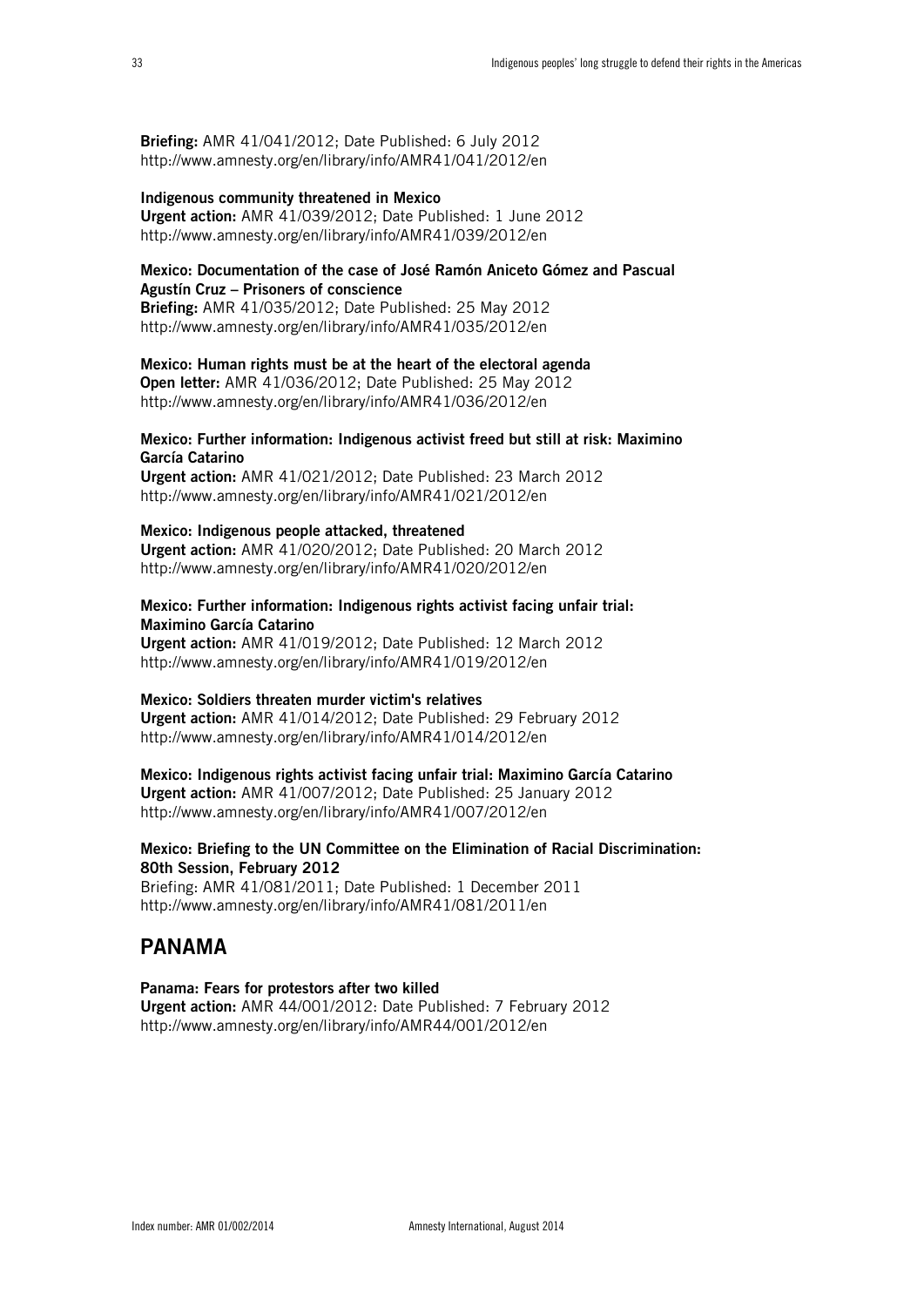### PARAGUAY

Paraguay: Indigenous land claim a step closer to reality Urgent action: AMR 45/007/2014; Date Published: 14 May 2014 http://www.amnesty.org/en/library/info/AMR45/007/2014/en

Paraguay: Further information: Victory of Indigenous community in the Senate Urgent action: AMR 45/005/2014; Date Published: 25 April 2014 http://www.amnesty.org/en/library/info/AMR45/005/2014/en

Paraguay: Vital vote on Indigenous land claim imminent Urgent action: AMR 45/004/2014; Date Published: 22 April 2014 http://www.amnesty.org/en/library/info/AMR45/004/2014/en

Paraguay: Briefing to the Pre-sessional Working Group of the UN Committee on Economic, Social and Cultural Rights, 53rd session May 2014 Briefing: AMR 45/002/2014; Date Published: 1 April 2014 http://www.amnesty.org/en/library/info/AMR45/002/2014/en

Paraguay: the authorities must address crucial human rights issues Press release: PRE 01/113/2013 http://www.amnesty.org/en/for-media/press-releases/paraguay-authorities-mustaddress-crucial-human-rights-issues-2013-03-11-0

Paraguay: Further information: Return of Indigenous land still pending Urgent action: AMR 45/007/2012; Date Published: 7 December 2012 http://www.amnesty.org/en/library/info/AMR45/007/2012/en

Paraguay: Further information: Survival of Indigenous community at risk Urgent action: AMR 45/006/2012; Date Published: 26 September 2012 <http://www.amnesty.org/en/library/info/AMR45/006/2012/en>

Paraguay: Indigenous land at risk in Paraguay Urgent Action; AMR 45/001/2012; Date Published: 6 June 2012 http://www.amnesty.org/en/library/info/AMR45/001/2012/en

#### PERU

Perú no debe perder la oportunidad de llevar justicia a Bagua Opinion piece: AMR 46/005/2014; 27 May 2014 <http://amnesty.org/en/library/info/AMR46/005/2014/es>

Peru: Five years on from Bagua violence and still no justice for victims Press release: 5 June 2014